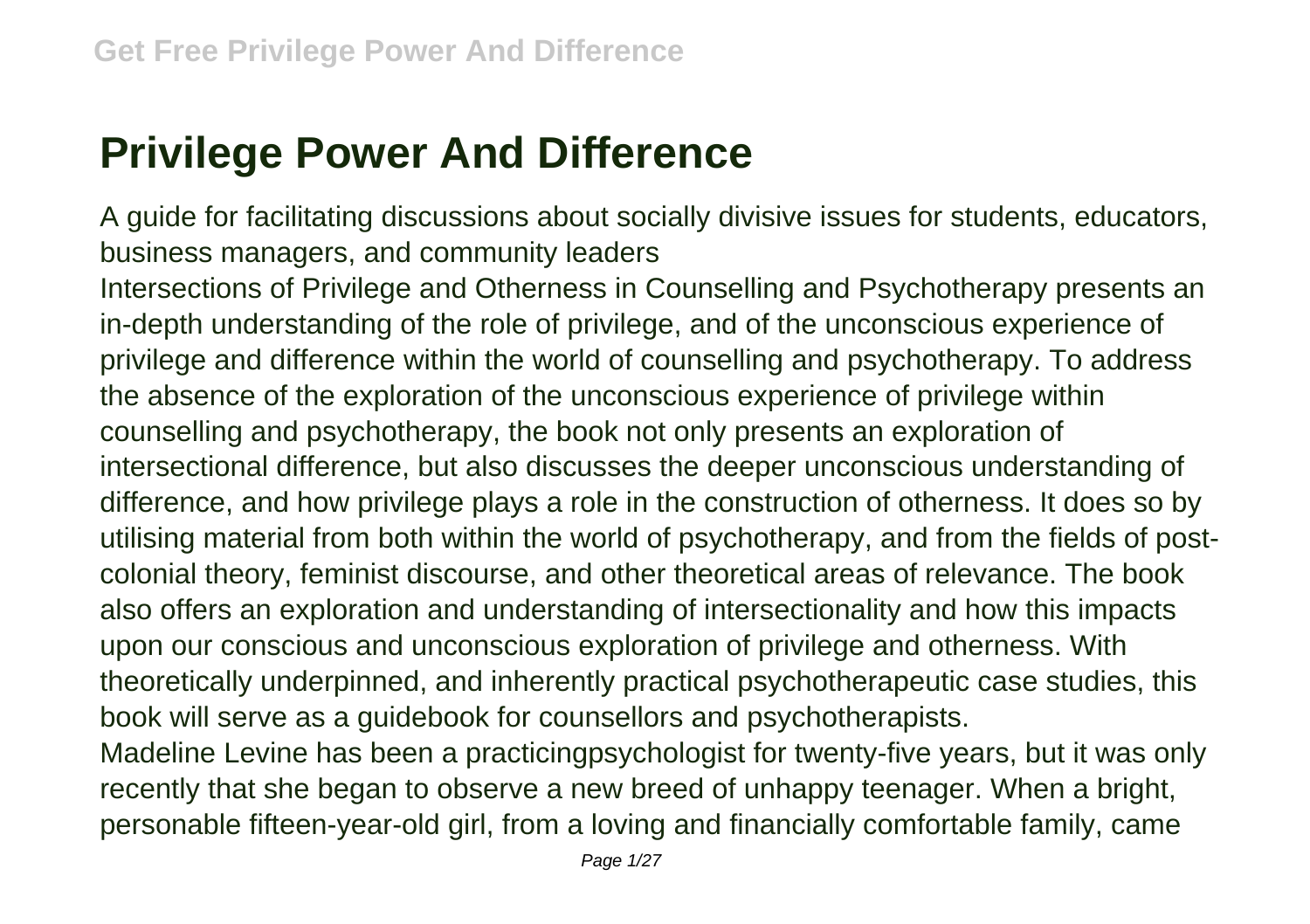into her office with the word empty carved into her left forearm, Levine was startled. This girl and her message seemed to embody a disturbing pattern Levine had been observing. Her teenage patients were bright, socially skilled, and loved by their affluent parents. But behind a veneer of achievement and charm, many of these teens suffered severe emotional problems. What was going on? Conversations with educators and clinicians across the country as well as meticulous research confirmed Levine's suspicions that something was terribly amiss. Numerous studies show that privileged adolescents are experiencing epidemic rates of depression, anxietydisorders, and substance abuse—rates that are higherthan those of any other socioeconomic group ofyoung people in this country. The various elements of a perfect storm—materialism, pressure to achieve, perfectionism, disconnection—are combining to create a crisis in America's culture of affluence. This culture is as unmanageable for parents—mothers in particular—as it is for their children. While many privileged kids project confidence and know how to make a goodimpression, alarming numbers lack the basic foundation of psychological development: an authentic sense of self. Even parents often miss the signs of significant emotional problems in their "star" children. In this controversial look at privileged families, Levine offers thoughtful, practical advice as she explodes one child-rearing myth after another. With empathy and candor, she identifies parenting practices that are toxic to healthy self-development and that have contributed to epidemic levels of depression, anxiety, and substance abuse in the most unlikely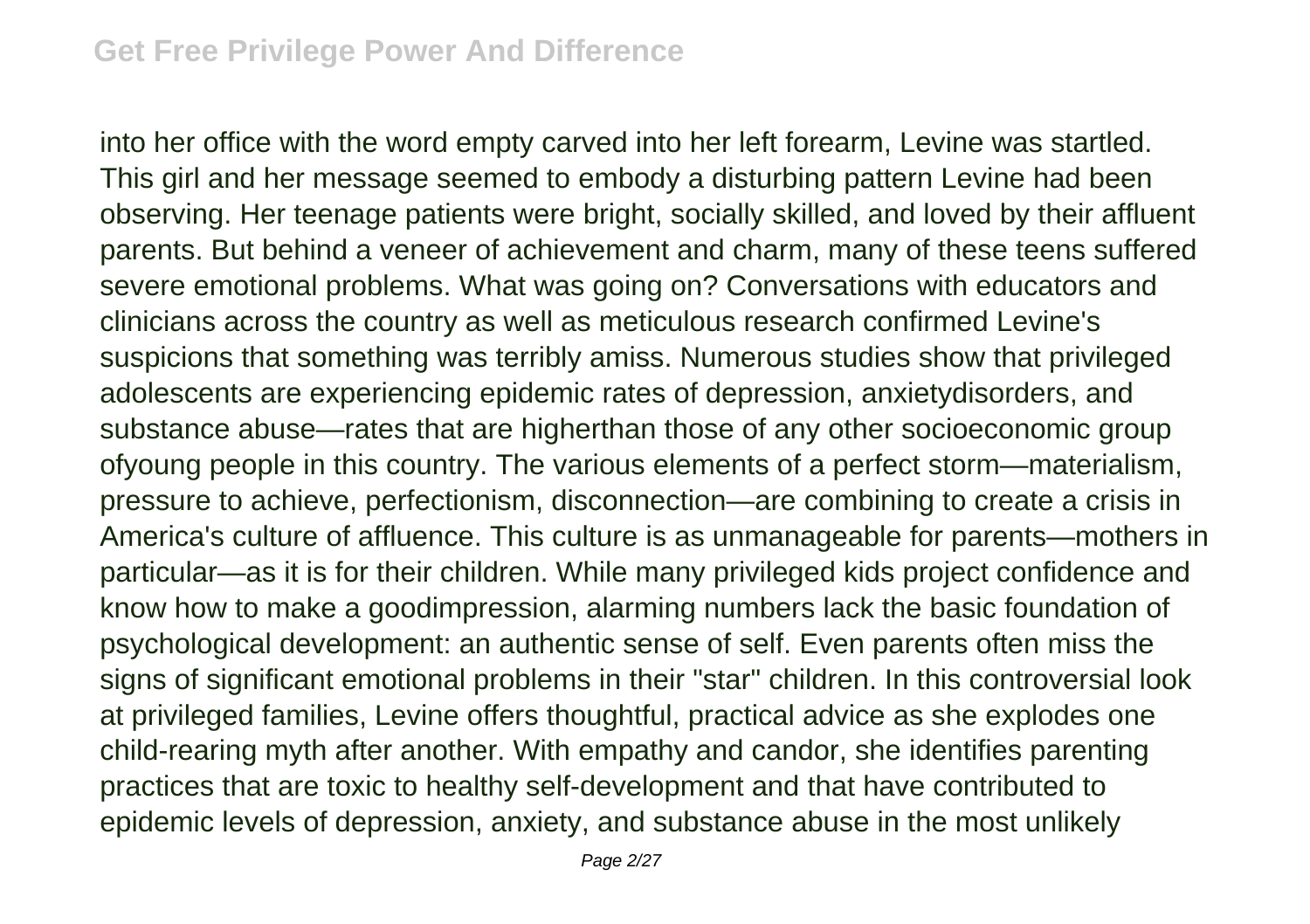## place—the affluent family.

Studies of racism often focus on its devastating effects on the victims of prejudice. But no discussion of race is complete without exploring the other side--the ways in which some people or groups actually benefit, deliberately or inadvertently, from racial bias. White Privilege, Second Edition, the revision to the ground-breaking anthology from Paula Rothenberg, continues her efforts from the first edition. Two new essays contribute to the discussion of the nature and history of white power. The concluding section again challenges readers to explore ideas for using the power and the concept of white privilege to help combat racism in their own lives. Brief, inexpensive, and easily integrated with other texts, this interdisciplinary collection of commonsense, nonrhetorical readings lets educators incorporate discussions of whiteness and white privilege into a variety of disciplines, including sociology, English composition, psychology, social work, women's studies, political science, and American studies. 'Every voice raised against racism chips away at its power. We can't afford to stay silent. This book is an attempt to speak' The book that sparked a national conversation. Exploring everything from eradicated black history to the inextricable link between class and race, Why I'm No Longer Talking to White People About Race is the essential handbook for anyone who wants to understand race relations in Britain today. THE NO.1 SUNDAY TIMES BESTSELLER WINNER OF THE BRITISH BOOK AWARDS NON-FICTION NARRATIVE BOOK OF THE YEAR 2018 FOYLES NON-FICTION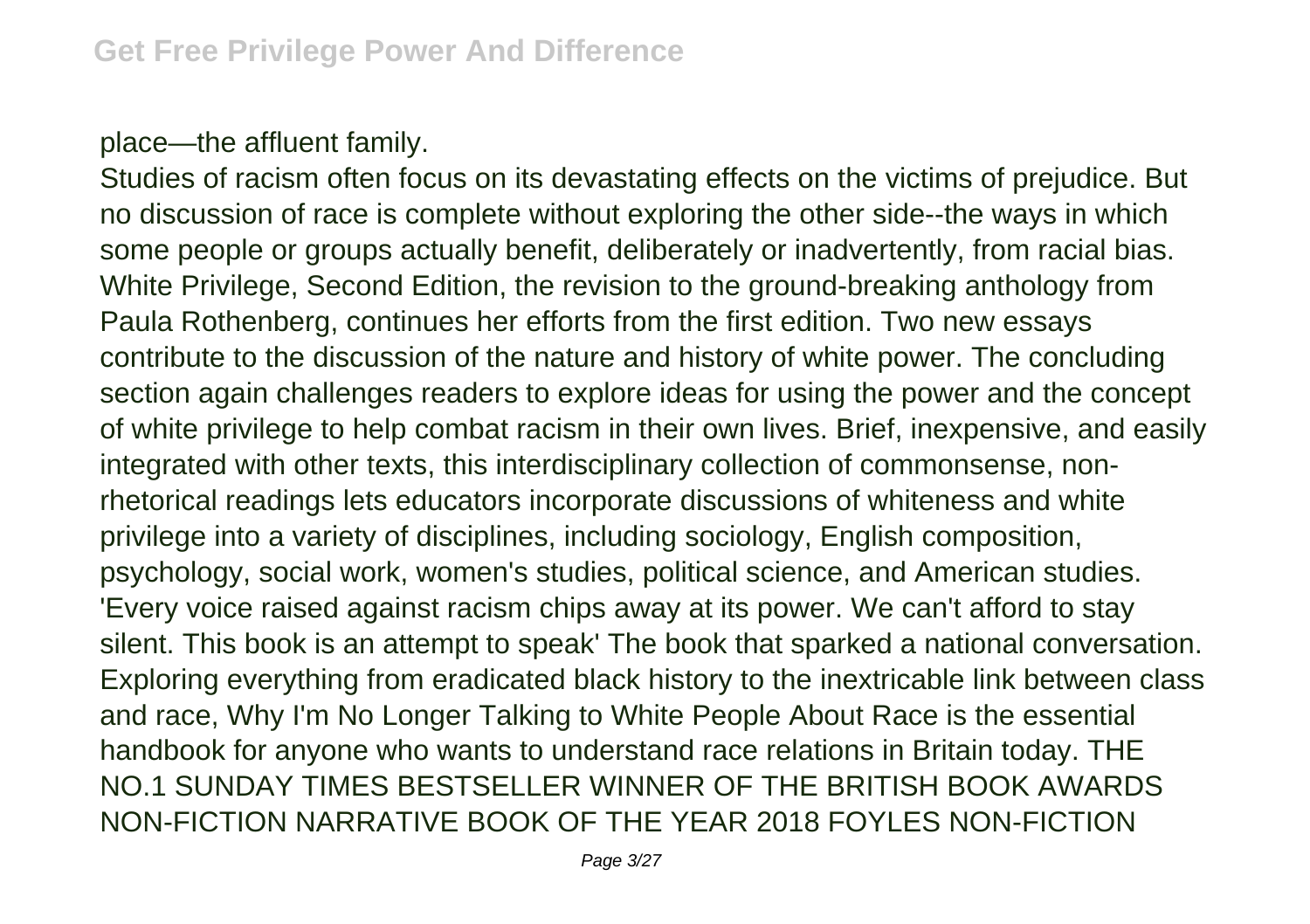## BOOK OF THE YEAR BLACKWELL'S NON-FICTION BOOK OF THE YEAR WINNER OF THE JHALAK PRIZE LONGLISTED FOR THE BAILLIE GIFFORD PRIZE FOR NON-FICTION LONGLISTED FOR THE ORWELL PRIZE SHORTLISTED FOR A BOOKS ARE MY BAG READERS AWARD

Race Cars is a picture book that serves as a springboard for parents and educators to discuss race, privilege, and oppression with their kids.

Communicating Across Differences: Negotiating Identity, Privilege, and Marginalization in the 21st Century presents research and scholarship from a broad range of contributing authors who represent the voices and perspectives of traditionally marginalized and uniquely underrepresented groups. The anthology explores the intersectionality of intercultural communication and cultural studies, blending social science approaches with critical perspectives. Each chapter examines how marginality and privilege pertain to issues surrounding race, gender, sexuality, class, dis/ability, language, inter/nationality, and instruction that are negotiated through the process of communication and media messaging while being framed in hegemonic cultural dynamics. Readers gain insight into the breadth and depth of the intergroup identities that impact our ability to communicate effectively across differences today. Dedicated chapters examine cross-racial communication, racial representation and grouping in news coverage, cultural influences and variations in language usage, power dynamics surrounding disability discourse, instructor immediacy behaviors from the perspective of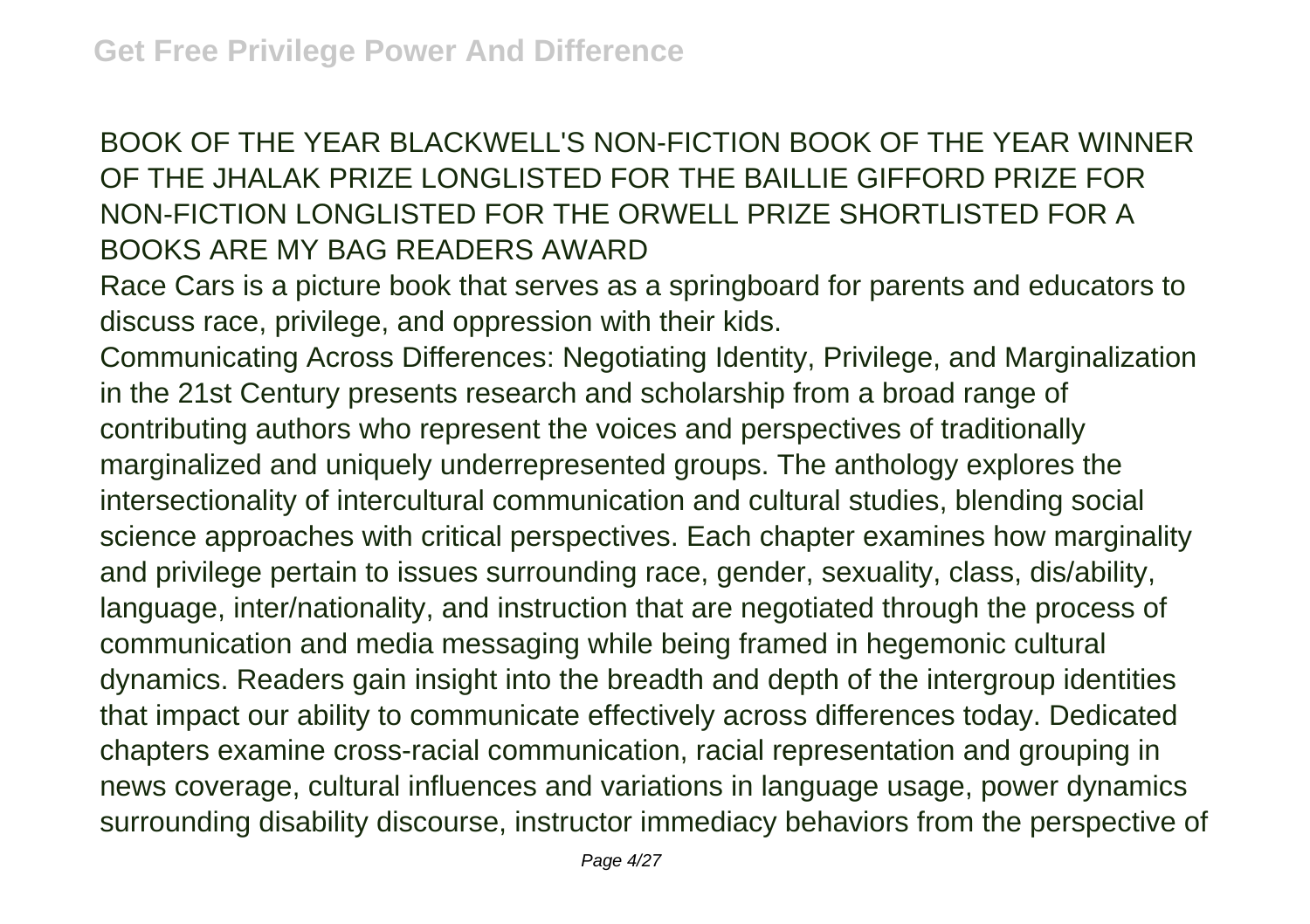international students, and more. Designed to help us better understand and respect the cultural, social, and political implications that surround power, privilege, marginalization, and oppression, Communicating Across Differences is a timely and essential resource for courses focusing on diversity, multiculturalism, cultural studies, and intercultural communication.

Privilege is about more than being white, wealthy, and male—as Michael Kimmel, Abby Ferber, and a wide range of contributors make clear in this innovative and timely anthology. In an era when "diversity" is too often shorthand for "of color" and/or "female," the personal and analytical essays in this collection explore the multifaceted nature of social location and consider how gender, class, race, sexual orientation, (dis)ability and religion interact to create nuanced layers of privilege and oppression. The individual essays are powerfully thought-provoking; taken together, they help guide students to a deep understanding of the dynamics of diversity and stratification, advantage and power. The third edition features ten new or newly-recast essays which will help students understand the intersectional nature of privilege and oppression. Enhanced pedagogy (including new discussion questions and "personal connections" activities at the conclusion of each section) encourages students to examine their own assumptions, beliefs, values, practices, and social locations—without becoming overwhelmed.

How are social inequalities experienced, reproduced and challenged in local, global and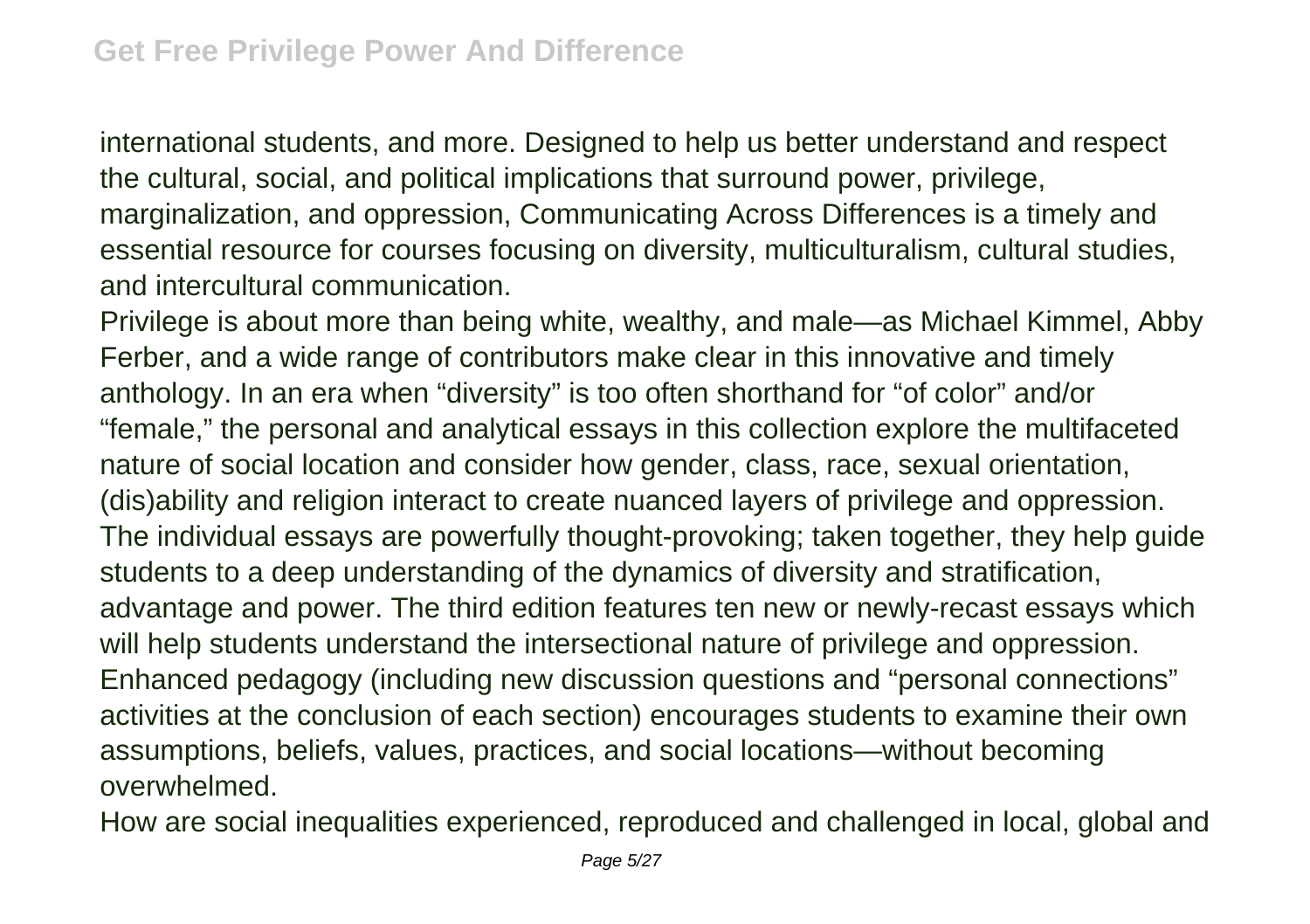transnational spaces? What role does the control of space play in distribution of crucial resources and forms of capital (housing, education, pleasure, leisure, social relationships)? The case studies in Geographies of Privilege demonstrate how power operates and is activated within local, national, and global networks. Twine and Gardener have put together a collection that analyzes how the centrality of spaces (domestic, institutional, leisure, educational) are central to the production, maintenance and transformation of inequalities. The collected readings show how power--in the form of economic, social, symbolic, and cultural capital--is employed and experienced. The volume's contributors take the reader to diverse sites, including brothels, blues clubs, dance clubs, elite schools, detention centers, advocacy organizations, and public sidewalks in Canada, Italy, Spain, United Arab Emirates, Mozambique, South Africa, and the United States. Geographies of Privilege is the perfect teaching tool for courses on social problems, race, class and gender in Geography, Sociology and Anthropology. The #1 international best seller In Lean In, Sheryl Sandberg reignited the conversation around women in the workplace. Sandberg is chief operating officer of Facebook and coauthor of Option B with Adam Grant. In 2010, she gave an electrifying TED talk in which she described how women unintentionally hold themselves back in their careers. Her talk, which has been viewed more than six million times, encouraged women to "sit at the table," seek challenges, take risks, and pursue their goals with gusto. Lean In continues that conversation, combining personal anecdotes, hard data, and compelling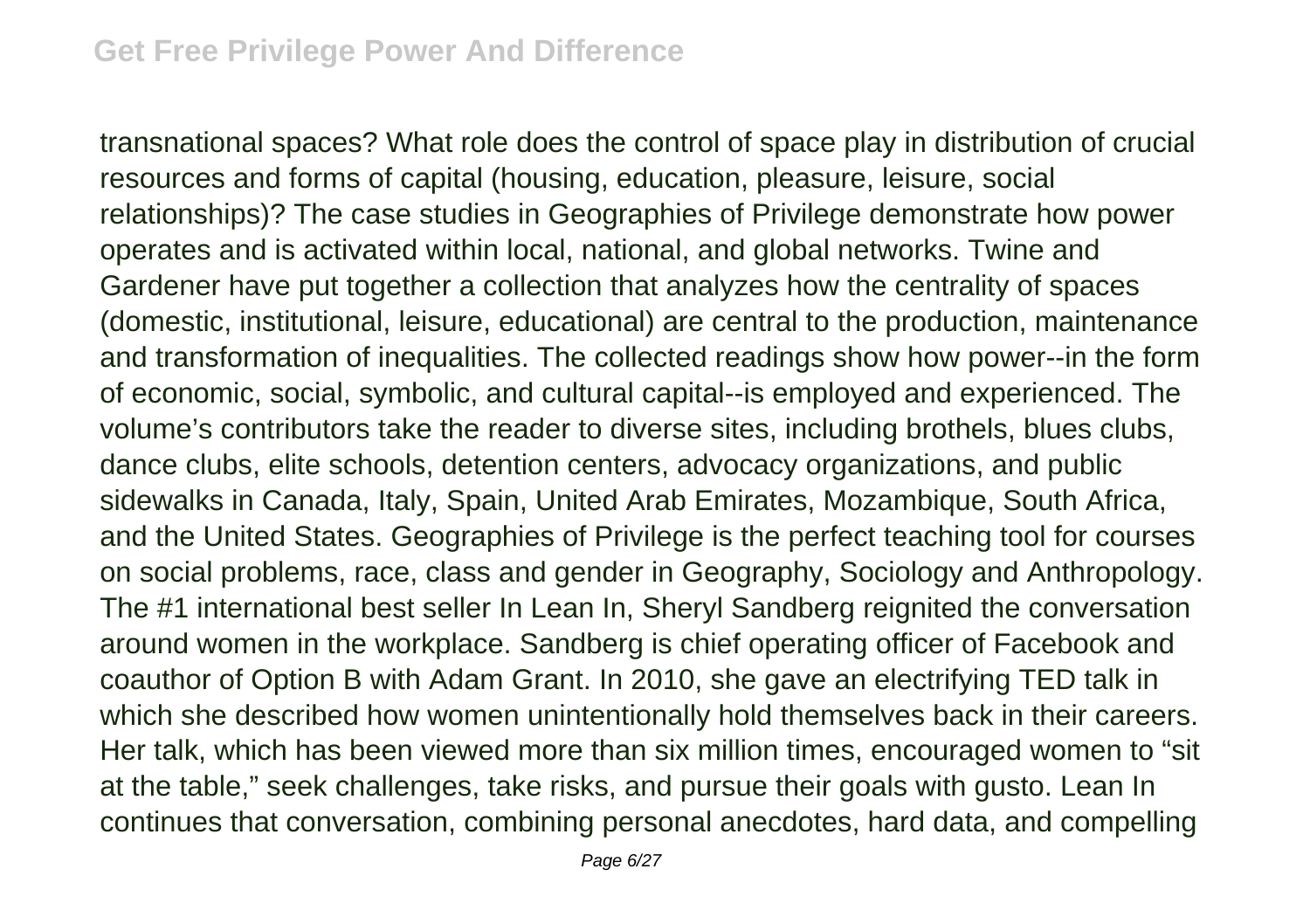research to change the conversation from what women can't do to what they can. Sandberg provides practical advice on negotiation techniques, mentorship, and building a satisfying career. She describes specific steps women can take to combine professional achievement with personal fulfillment, and demonstrates how men can benefit by supporting women both in the workplace and at home. Written with humor and wisdom, Lean In is a revelatory, inspiring call to action and a blueprint for individual growth that will empower women around the world to achieve their full potential. "Sister Outsider, a collection of essays and speeches by the pioneering feminist Audre Lorde, is one of my all-time-favorite books. It's always great to have an intersectional tome on hand." —Amanda Gorman "Sister Outsider's teachings, by one of our most revered elder stateswomen, should be read by everyone." —Essence Presenting the essential writings of black lesbian poet and feminist writer Audre Lorde, Sister Outsider celebrates an influential voice in twentieth-century literature, with a foreword by Mahogany L. Browne. A New York Times New & Noteworthy book A Penguin Vitae Edition In this charged collection of fifteen essays and speeches, Lorde takes on sexism, racism, ageism, homophobia, and class, and propounds social difference as a vehicle for action and change. Her prose is incisive, unflinching, and lyrical, reflecting struggle but ultimately offering messages of hope. The groundbreaking feminist's timely collection of nonfiction writings on race, gender, and LGBTQ issues is now for the first time in Penguin Classics as part of the Penguin Vitae series, with a foreword by poet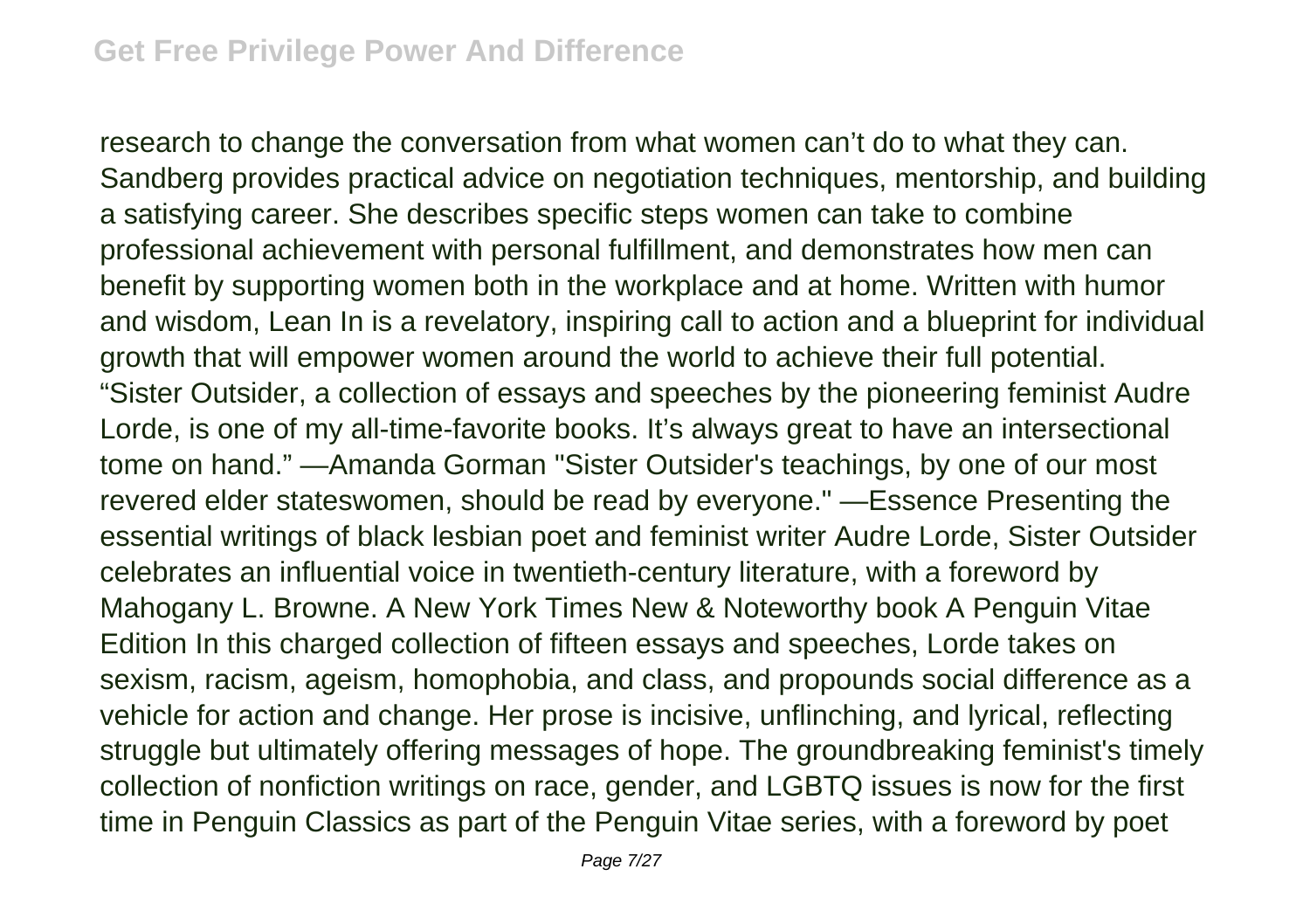Mahogany L. Browne. Penguin Classics launches a new hardcover series with five American classics that are relevant and timeless in their power, and part of a dynamic and diverse landscape of classic fiction and nonfiction from almost seventy-five years of classics publishing. Penguin Vitae provides readers with beautifully designed classics that have shaped the course of their lives, and welcomes new readers to discover these literary gifts of personal inspiration, intellectual engagement, and creative originality. Although power and privilege are embedded in all learning environments, the learning sciences is dominated by individual cognitive theories of learning that cannot expose the workings of power. Power and Privilege in the Learning Sciences: Critical and Sociocultural Theories of Learning addresses the ways in which research on human learning can acknowledge the influence of differential access to power on the organization of learning in particular settings. Written by established and emerging scholars in the learning sciences and related fields, the chapters in this volume introduce connections to critical and poststructural race theories, critical disability studies, queer theory, settler-colonial theory, and critical pedagogy as tools for analyzing dimensions of learning environments and normativity. A vital resource for students and researchers in the fields of learning sciences, curriculum studies, educational psychology, and beyond, this book introduces key literature, adapts theory for application in education, and highlights areas of research and teaching that can benefit from critical theoretical methods.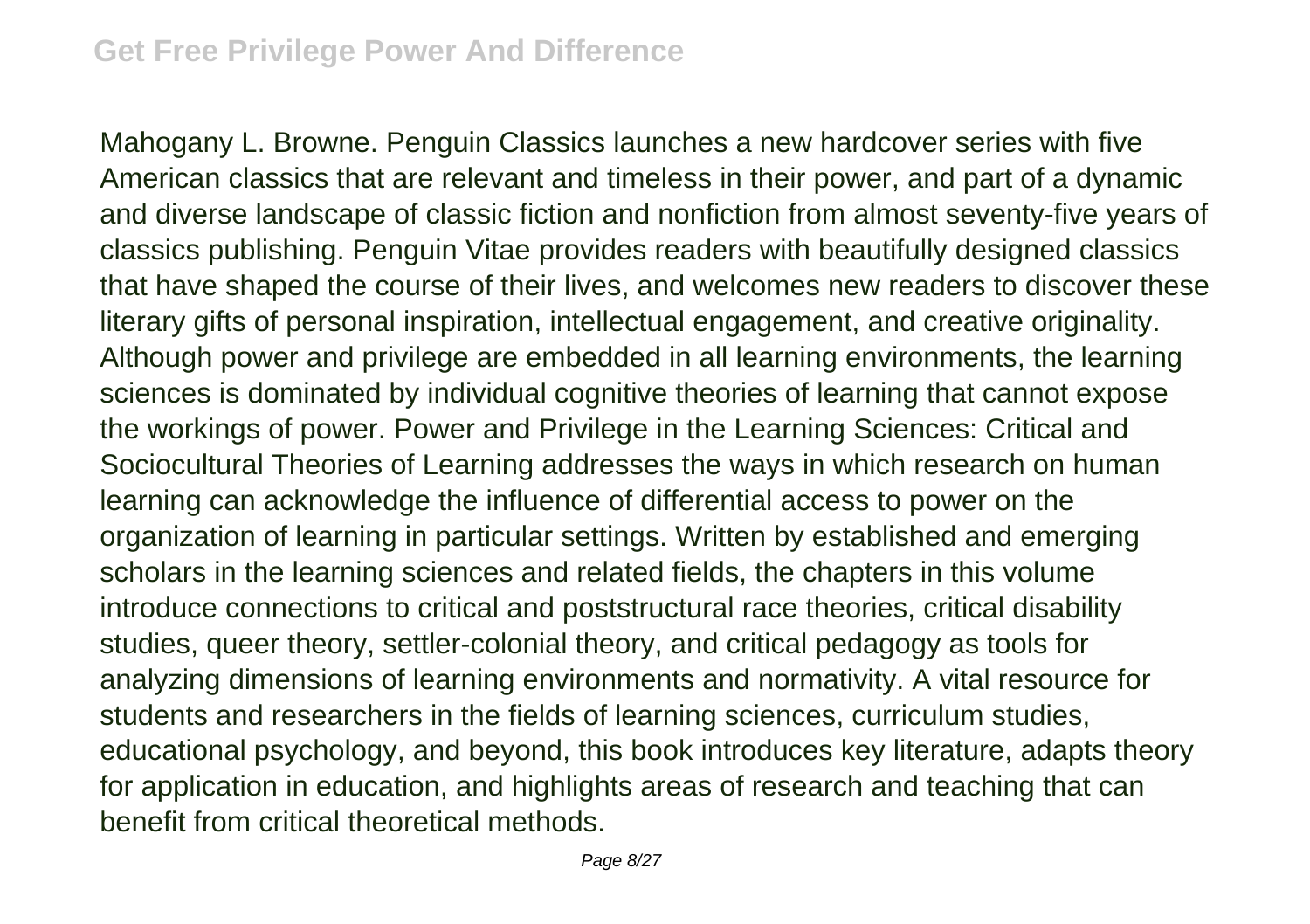Privilege, Power, and DifferenceMcGraw-Hill Humanities Social This brief book is a groundbreaking tool for students and non-students alike to examine systems of privilege and difference in our society. Written in an accessible, conversational style, Johnson links theory with engaging examples in ways that enable readers to see the underlying nature and consequences of privilege and their connection to it. This extraordinarily successful book has been used across the country, both inside and outside the classroom, to shed light on issues of power and privilege. Allan Johnson has worked on issues of social inequality since receiving his Ph.D. in sociology from the University of Michigan in 1972. He has more than thirty years of teaching experience and is a frequent speaker on college and university campuses. Johnson has earned a reputation for writing that is exceptionally clear and explanations of complex ideas that are accessible to a broad audience. Instructors and students can now access their course content through the Connect digital learning platform by purchasing either standalone Connect access or a bundle of print and Connect access. McGraw-Hill Connect® is a subscription-based learning service accessible online through your personal computer or tablet. Choose this option if your instructor will require Connect to be used in the course. Your subscription to Connect includes the following: • SmartBook® - an adaptive digital version of the course textbook that personalizes your reading experience based on how well you are learning the content. • Access to your instructor's homework assignments, quizzes, syllabus, notes,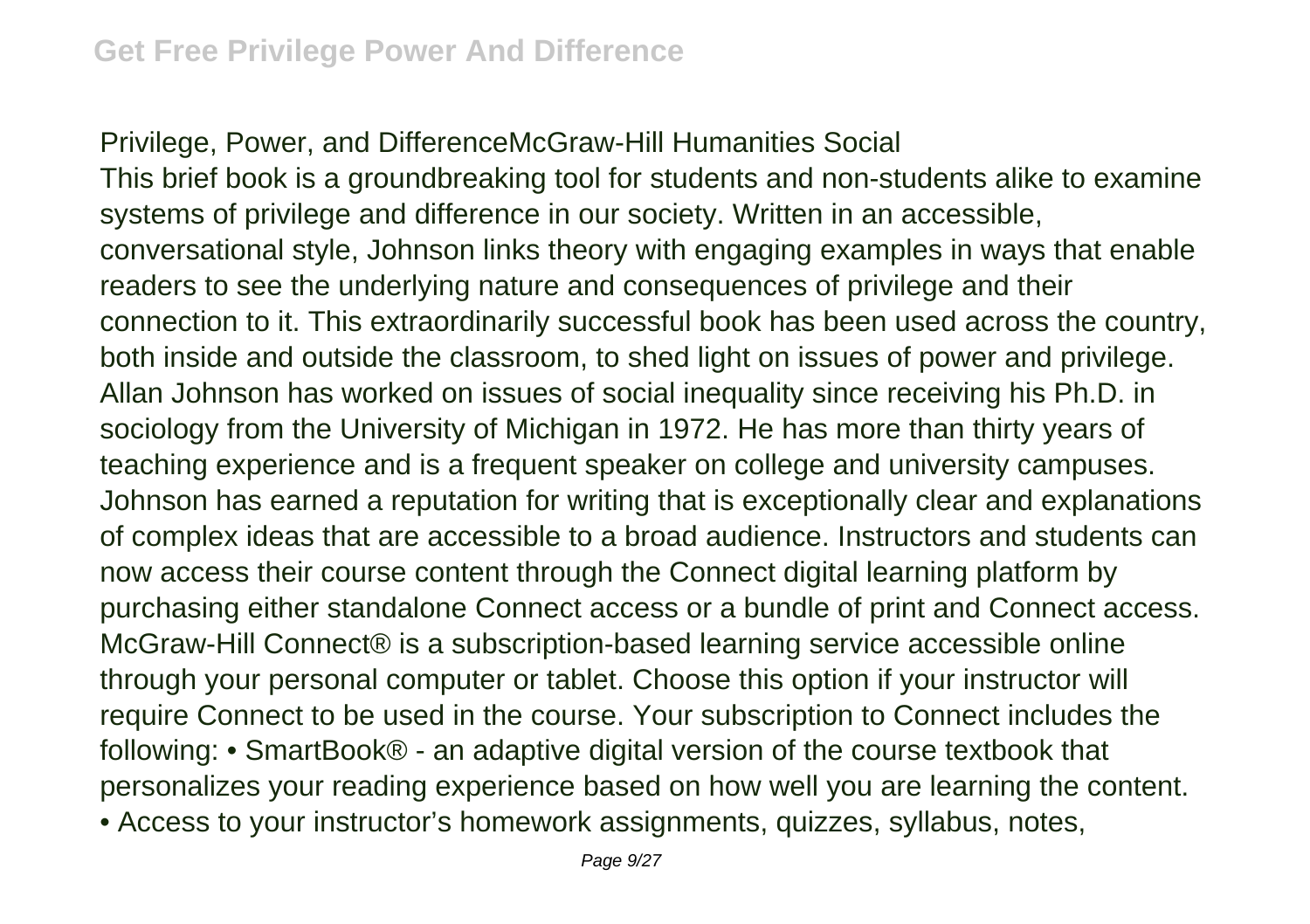reminders, and other important files for the course. • Progress dashboards that quickly show how you are performing on your assignments and tips for improvement. • The option to purchase (for a small fee) a print version of the book. This binder-ready, looseleaf version includes free shipping. Complete system requirements to use Connect can be found here: http://www.mheducation.com/highered/platforms/connect/trainingsupport-students.html

Using arresting case studies of how ordinary people understand the concepts of race, class, and gender, Celine-Marie Pascale shows that the peculiarity of commonsense is that it imposes obviousness—that which we cannot fail to recognize. As a result, how we negotiate the challenges of inequality in the twenty-first century may depend less on what people consciously think about "difference" and more on what we inadvertently assume. Through an analysis of commonsense knowledge, Pascale expertly provides new insights into familiar topics. In addition, by analyzing local practices in the context of established cultural discourses, Pascale shows how the weight of history bears on the present moment, both enabling and constraining possibilities. Pascale tests the boundaries of sociological knowledge and offers new avenues for conceptualizing social change. In 2008, Making Sense of Race, Class and Gender was the recipient of the Distinguished Contribution to Scholarship Book Award, of the American Sociological Association Section on Race, Gender, and Class, for "distinguished and significant contribution to the development of the integrative field of race, gender, and class."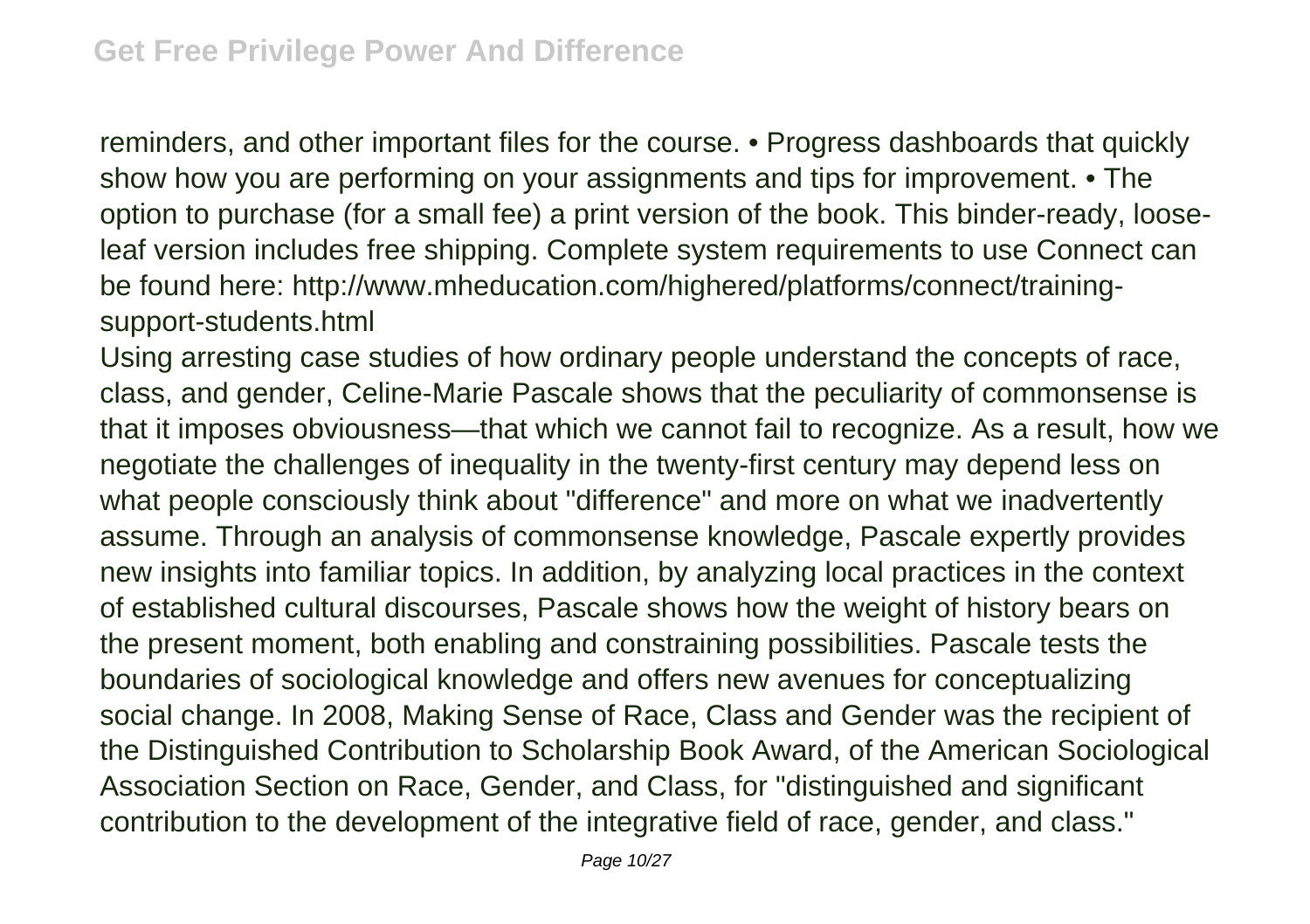Elite Discourse examines how language and communication – or just discourse – define, mediate and legitimize class privilege. It does so from the perspective of those people and places who often stand to gain most from inequality. Collectively, chapters consider language and communication that is elitist in its appeal to distinction, excellence and superiority; they also describe the ways in which various groups and institutions lay claim to 'eliteness' as a way to position themselves (or to be positioned by others) as elite or non-elite. As such, chapters are concerned as much with discourse about elite status as they are with the discourse of elites – those groups commonly defined by their material wealth, political control, or demographic rarity. Ultimately, Elite Discourse views 'elite' as something we do, rather than something we necessarily have or are. Indeed, elite status and eliteness point us to the rhetorical strategies by which many people differentiate themselves and by which they access symbolic-material resources for shoring up their status, privilege and power. This book was originally published as a special issue of Social Semiotics. How the attorney-client relationship favors the privileged in criminal court—and denies justice to the poor and to working-class people of color The number of Americans arrested, brought to court, and incarcerated has skyrocketed in recent

decades. Criminal defendants come from all races and economic walks of life, but they experience punishment in vastly different ways. Privilege and Punishment examines how racial and class inequalities are embedded in the Page 11/27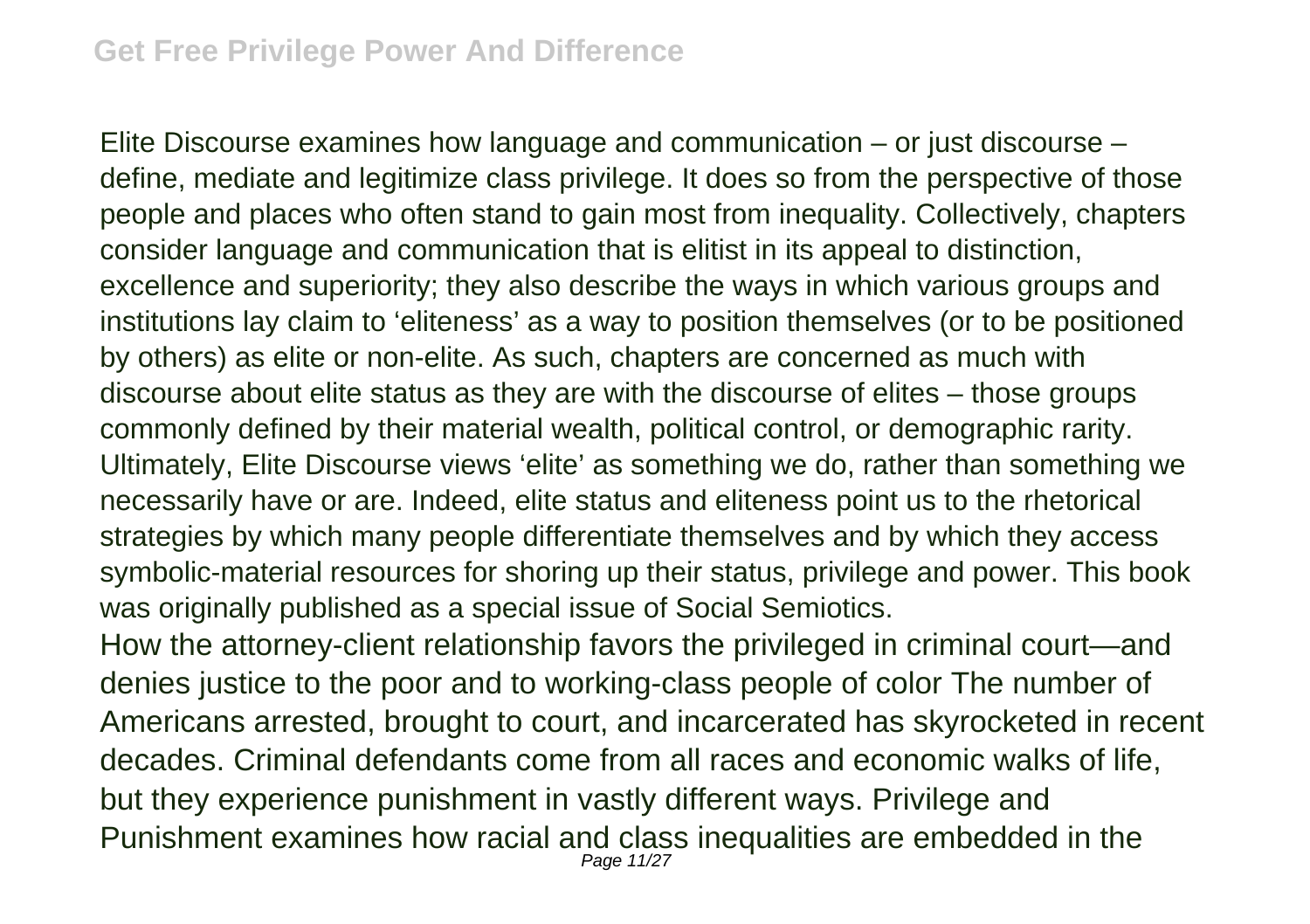attorney-client relationship, providing a devastating portrait of inequality and injustice within and beyond the criminal courts. Matthew Clair conducted extensive fieldwork in the Boston court system, attending criminal hearings and interviewing defendants, lawyers, judges, police officers, and probation officers. In this eye-opening book, he uncovers how privilege and inequality play out in criminal court interactions. When disadvantaged defendants try to learn their legal rights and advocate for themselves, lawyers and judges often silence, coerce, and punish them. Privileged defendants, who are more likely to trust their defense attorneys, delegate authority to their lawyers, defer to judges, and are rewarded for their compliance. Clair shows how attempts to exercise legal rights often backfire on the poor and on working-class people of color, and how effective legal representation alone is no guarantee of justice. Superbly written and powerfully argued, Privilege and Punishment draws needed attention to the injustices that are perpetuated by the attorney-client relationship in today's criminal courts, and describes the reforms needed to correct them. From the award-winning author of Swordspoint comes a witty, wicked coming-ofage story that is both edgy and timeless. . . . Welcome to Riverside, where the aristocratic and the ambitious battle for power and prestige in the city's labyrinth of streets and ballrooms, theatres and brothels, boudoirs and salons. Into this Page 12/27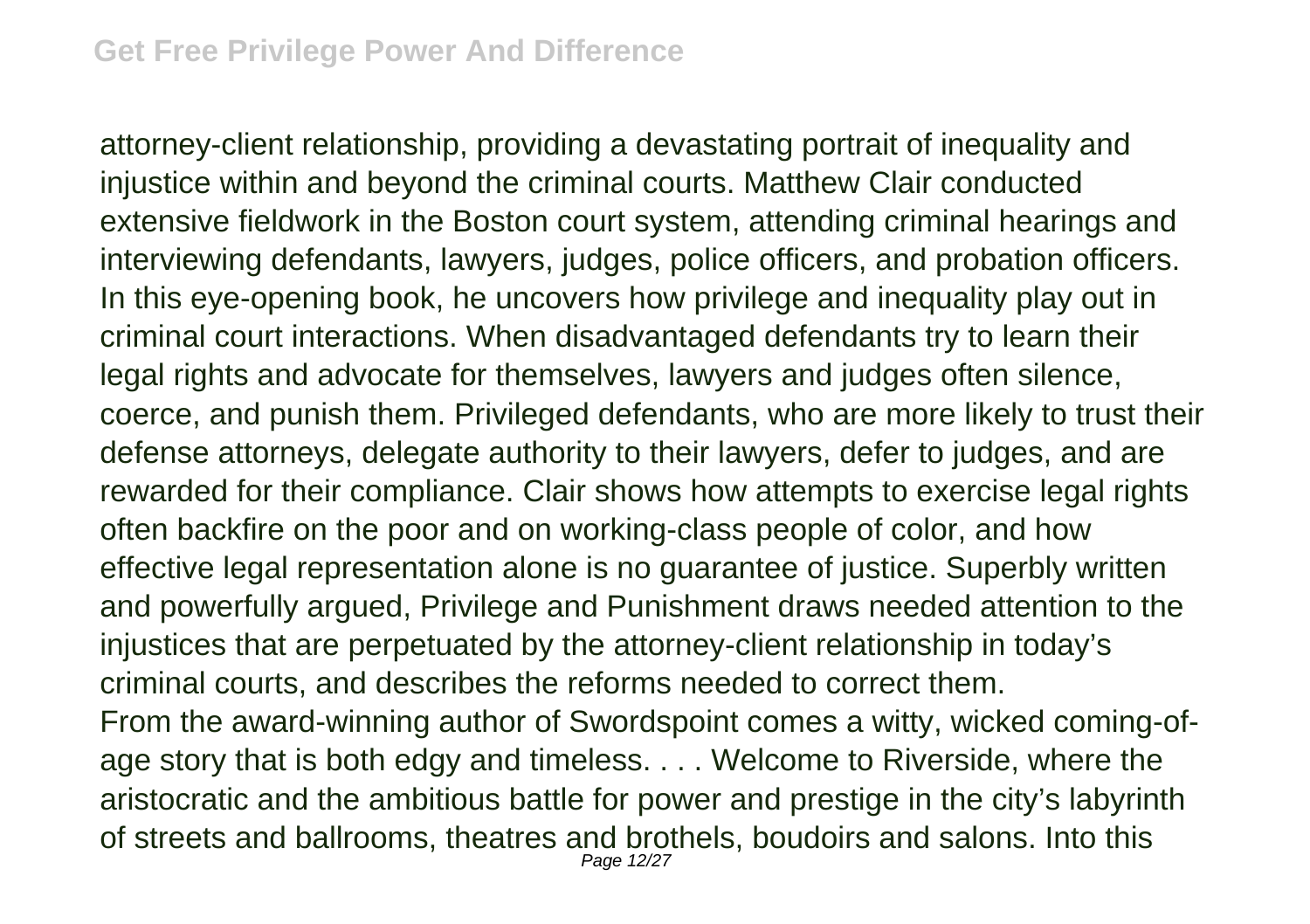alluring and alarming world walks a bright young woman ready to take it on and make her fortune. A well-bred country girl, Katherine knows all the rules of conventional society. Her biggest mistake is thinking they apply. Katherine's host and uncle, Alec Campion, the capricious and decadent Mad Duke Tremontaine, is in charge here—and to him, rules are made to be broken. When he decides it would be far more amusing for his niece to learn swordplay than to follow the usual path to ballroom and husband, her world changes forever. And there's no going back. Blade in hand, it's up to Katherine to find her own way through a maze of secrets and betrayals, nobles and scoundrels—and to gain the power, respect, and self-discovery that come to those who master. . . . "Unholy fun, and wholly fun . . . an elegant riposte, dazzlingly executed."—Gregory Maguire, New York Times bestselling author of Wicked

Allens proven ability and flare for presenting complex and oftentimes sensitive topics in nonthreatening ways carry over in the latest edition of Difference Matters. Her down-to-earth analysis of six social identity categories reveals how communication establishes and enacts identity and power dynamics. She provides historical overviews to show how perceptions of gender, race, social class, sexuality, ability, and age have varied throughout time and place. Allen clearly explains pertinent theoretical perspectives and illustrates those and other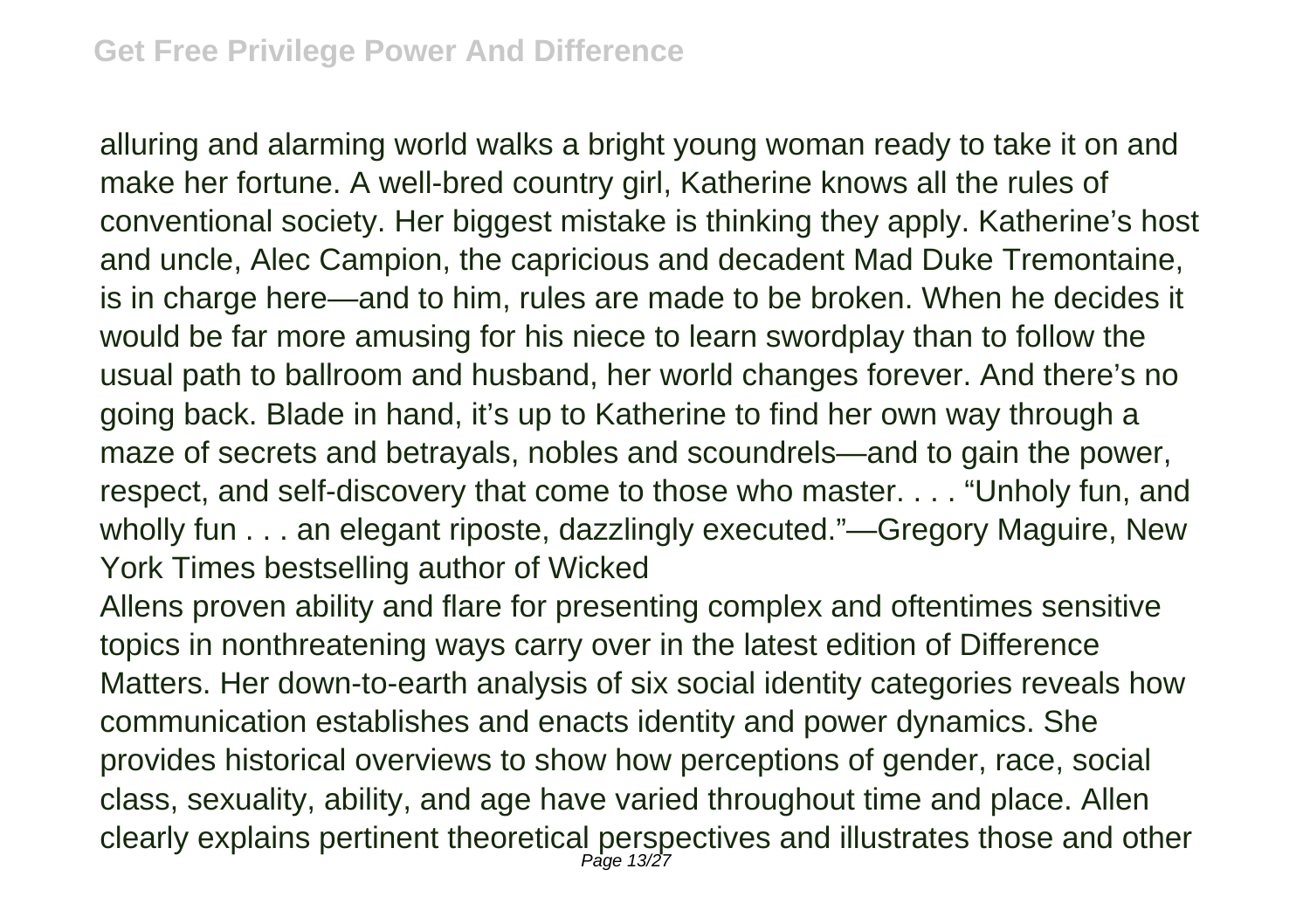discussions with real-life experiences (many of which are her own). She also offers practical guidance for how to communicate difference more humanely. While many examples are from organizational contexts, readers from a wide range of backgrounds can relate to them and appreciate their relevance. This eyeopening, vibrant text, suitable for use in a variety of disciplines, motivates readers to think about valuing difference as a positive, enriching feature of society. Interactive elements such as Spotlights on Media, I.D. Checks, Tool Kits, and Reflection Matters questions awaken interest, awareness, and creative insights for change.

The New York Times best-selling book exploring the counterproductive reactions white people have when their assumptions about race are challenged, and how these reactions maintain racial inequality. In this "vital, necessary, and beautiful book" (Michael Eric Dyson), antiracist educator Robin DiAngelo deftly illuminates the phenomenon of white fragility and "allows us to understand racism as a practice not restricted to 'bad people' (Claudia Rankine). Referring to the defensive moves that white people make when challenged racially, white fragility is characterized by emotions such as anger, fear, and guilt, and by behaviors including argumentation and silence. These behaviors, in turn, function to reinstate white racial equilibrium and prevent any meaningful cross-racial Page 14/27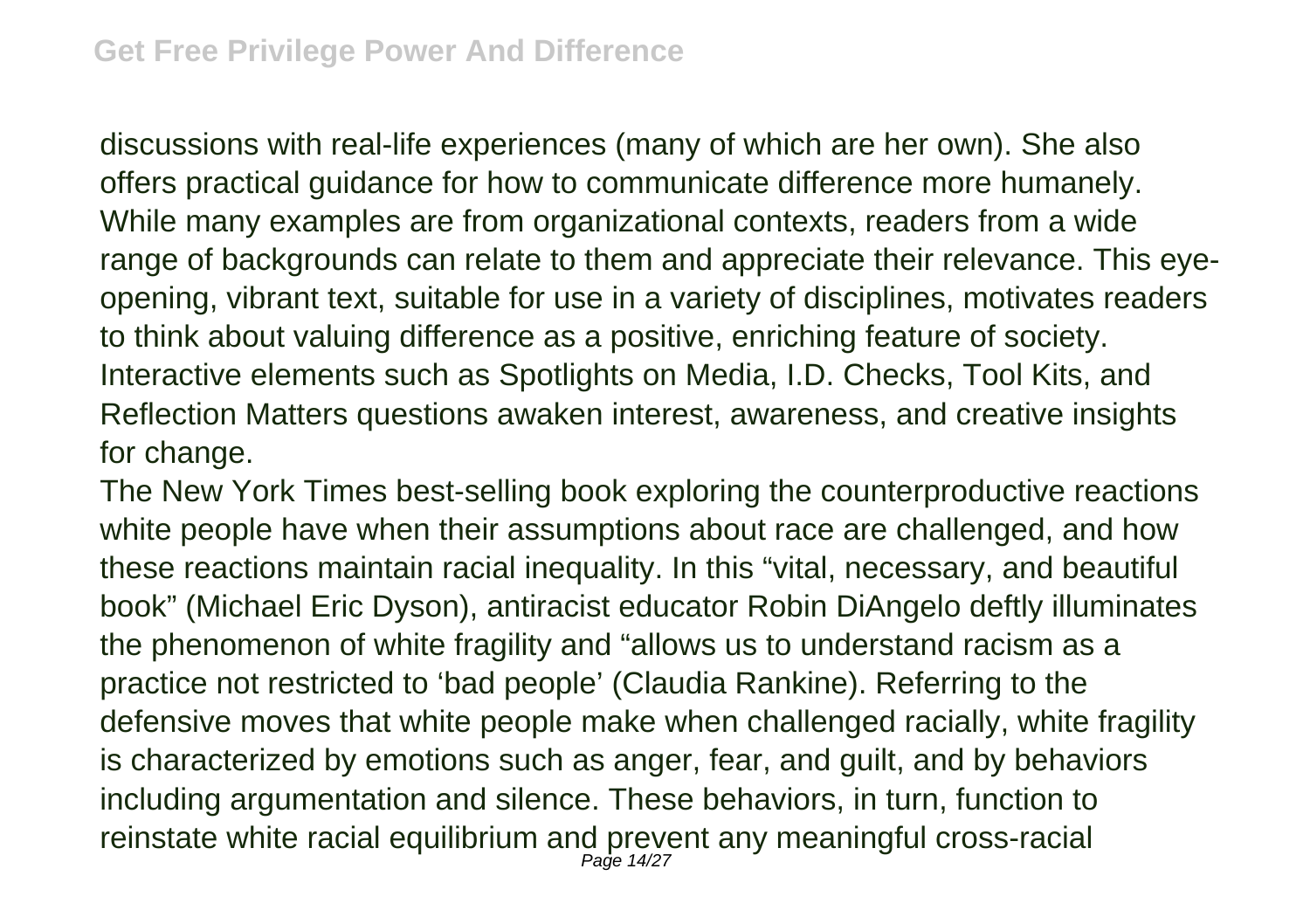dialogue. In this in-depth exploration, DiAngelo examines how white fragility develops, how it protects racial inequality, and what we can do to engage more constructively.

In this New York Times bestseller, Ijeoma Oluo offers a hard-hitting but userfriendly examination of race in America Widespread reporting on aspects of white supremacy -- from police brutality to the mass incarceration of Black Americans - has put a media spotlight on racism in our society. Still, it is a difficult subject to talk about. How do you tell your roommate her jokes are racist? Why did your sister-in-law take umbrage when you asked to touch her hair -- and how do you make it right? How do you explain white privilege to your white, privileged friend? In So You Want to Talk About Race, Ijeoma Oluo guides readers of all races through subjects ranging from intersectionality and affirmative action to "model minorities" in an attempt to make the seemingly impossible possible: honest conversations about race and racism, and how they infect almost every aspect of American life. "Oluo gives us -- both white people and people of color -- that language to engage in clear, constructive, and confident dialogue with each other about how to deal with racial prejudices and biases." -- National Book Review "Generous and empathetic, yet usefully blunt . . . it's for anyone who wants to be smarter and more empathetic about matters of race and engage in more Page 15/27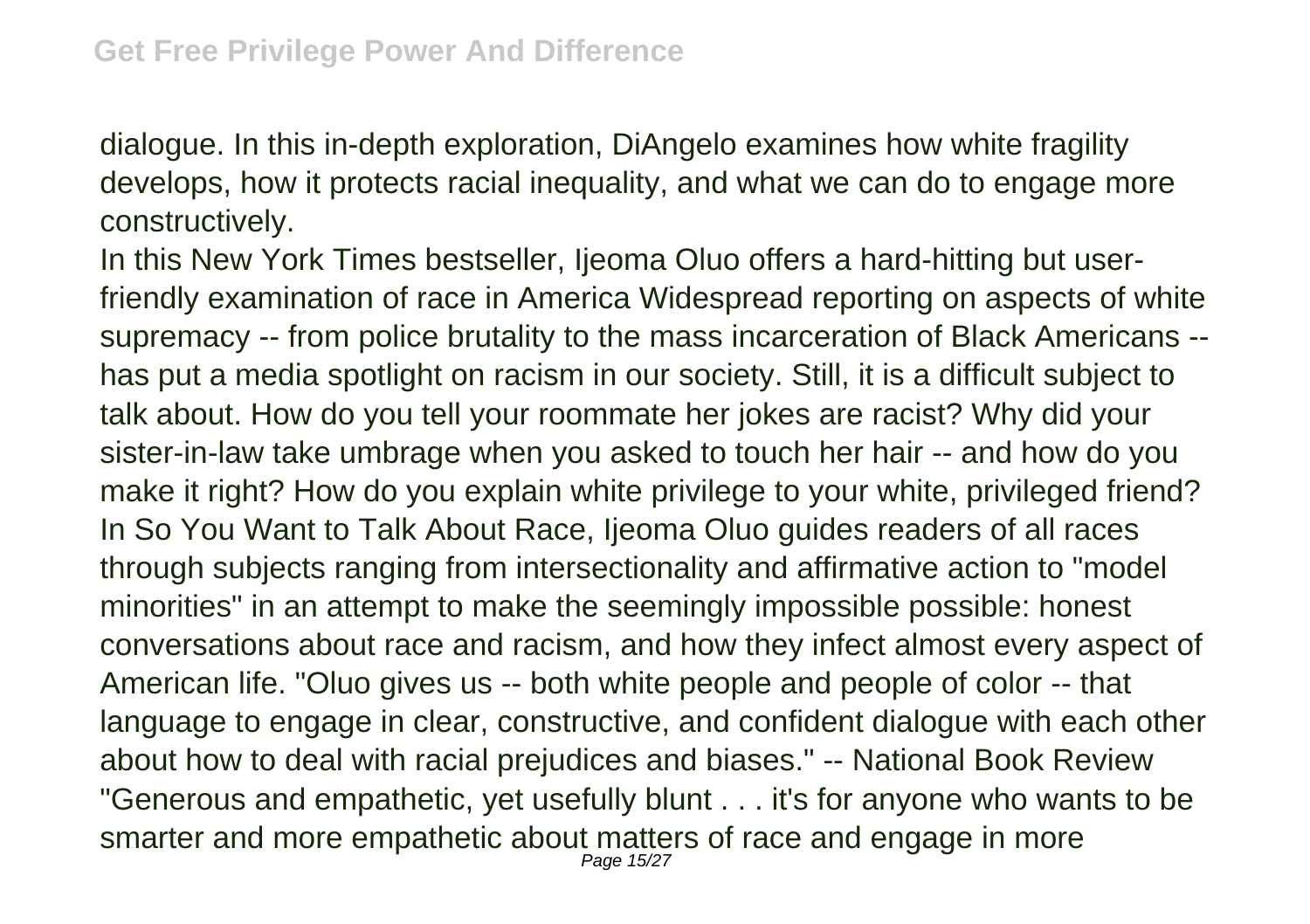productive anti-racist action." -- Salon (Required Reading)

The New York Times bestselling, groundbreaking investigation of how the global elite's efforts to "change the world" preserve the status quo and obscure their role in causing the problems they later seek to solve. An essential read for understanding some of the egregious abuses of power that dominate today's news. Former New York Times columnist Anand Giridharadas takes us into the inner sanctums of a new gilded age, where the rich and powerful fight for equality and justice any way they can--except ways that threaten the social order and their position atop it. We see how they rebrand themselves as saviors of the poor; how they lavishly reward "thought leaders" who redefine "change" in winnerfriendly ways; and how they constantly seek to do more good, but never less harm. We hear the limousine confessions of a celebrated foundation boss; witness an American president hem and haw about his plutocratic benefactors; and attend a cruise-ship conference where entrepreneurs celebrate their own selfinterested magnanimity. Giridharadas asks hard questions: Why, for example, should our gravest problems be solved by the unelected upper crust instead of the public institutions it erodes by lobbying and dodging taxes? He also points toward an answer: Rather than rely on scraps from the winners, we must take on the grueling democratic work of building more robust, egalitarian institutions and Page 16/27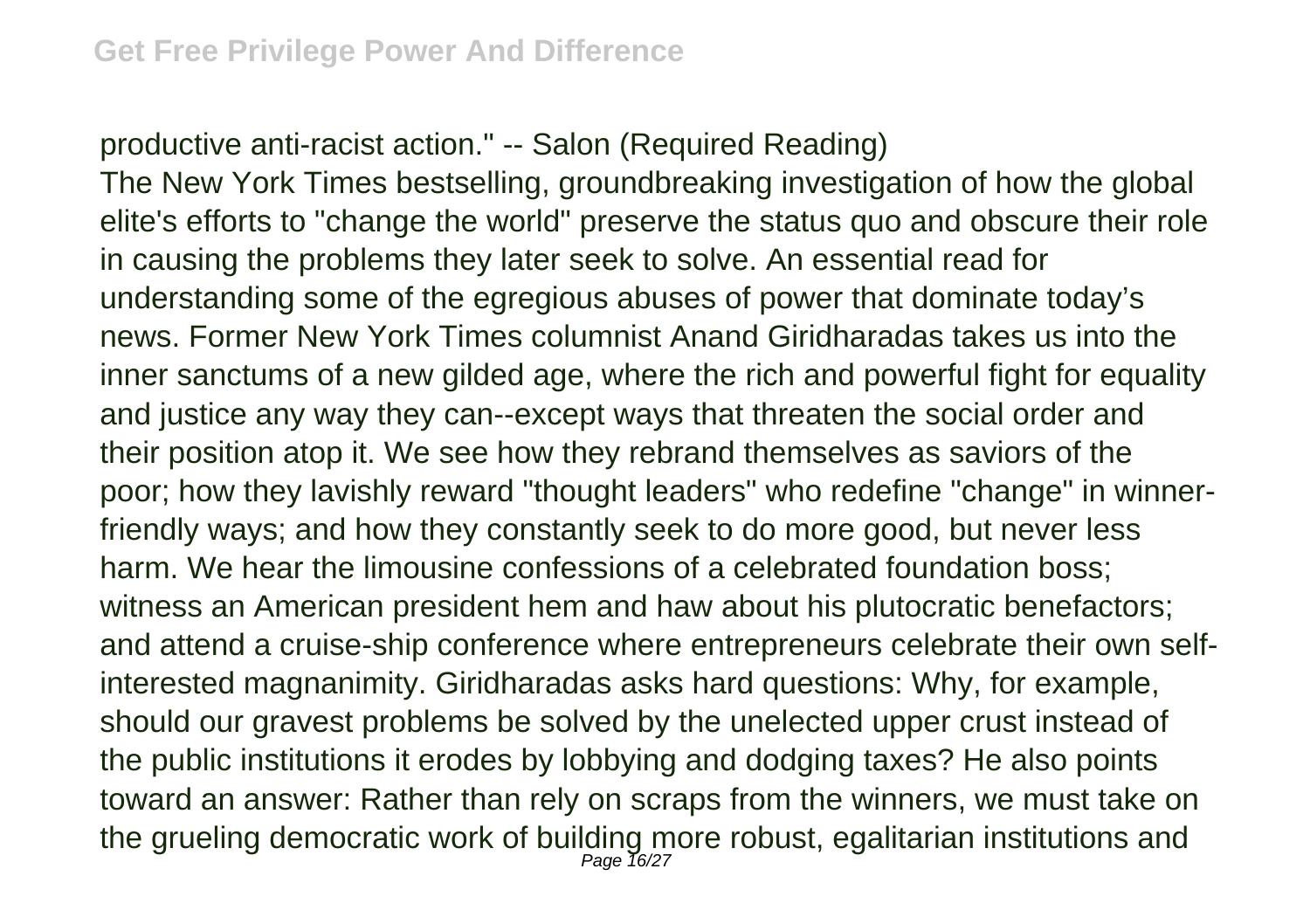truly changing the world. A call to action for elites and everyday citizens alike. In a breakthrough Organization Man for the twenty-first century, bestselling author Art Kleiner reveals that every organization is driven by a desire to satisfy a Core Group of influential individuals and explains why understanding this group's expectations is the key to success. When corporate leaders announce, with seeming sincerity, "We make our decisions on behalf of our shareholders," their words are taken at face value. But as recent news stories prove, this imperative is routinely violated. In Who Really Matters, Art Kleiner argues that the dissonance between a declared mission and actual operation can be seen at organizations large and small. All organizations have one motive in common. Every decision—which projects to back, who to promote, or how to spend money—is affected by the perceived wants and needs of a core group of people "who really matter." The composition of the group can differ from organization to organization. Often, the most senior people in the hierarchy are members—but not always. Sometimes, the people who "matter" can extend far down the corporate ladder, or even reach outside the company to include key customers, labor union leaders, and stockholders. Kleiner gives readers clues about how to identify a core group's real mission by observing its day-to-day actions, listening to the fundamental message it sends employees, examining its management of new Page 17/27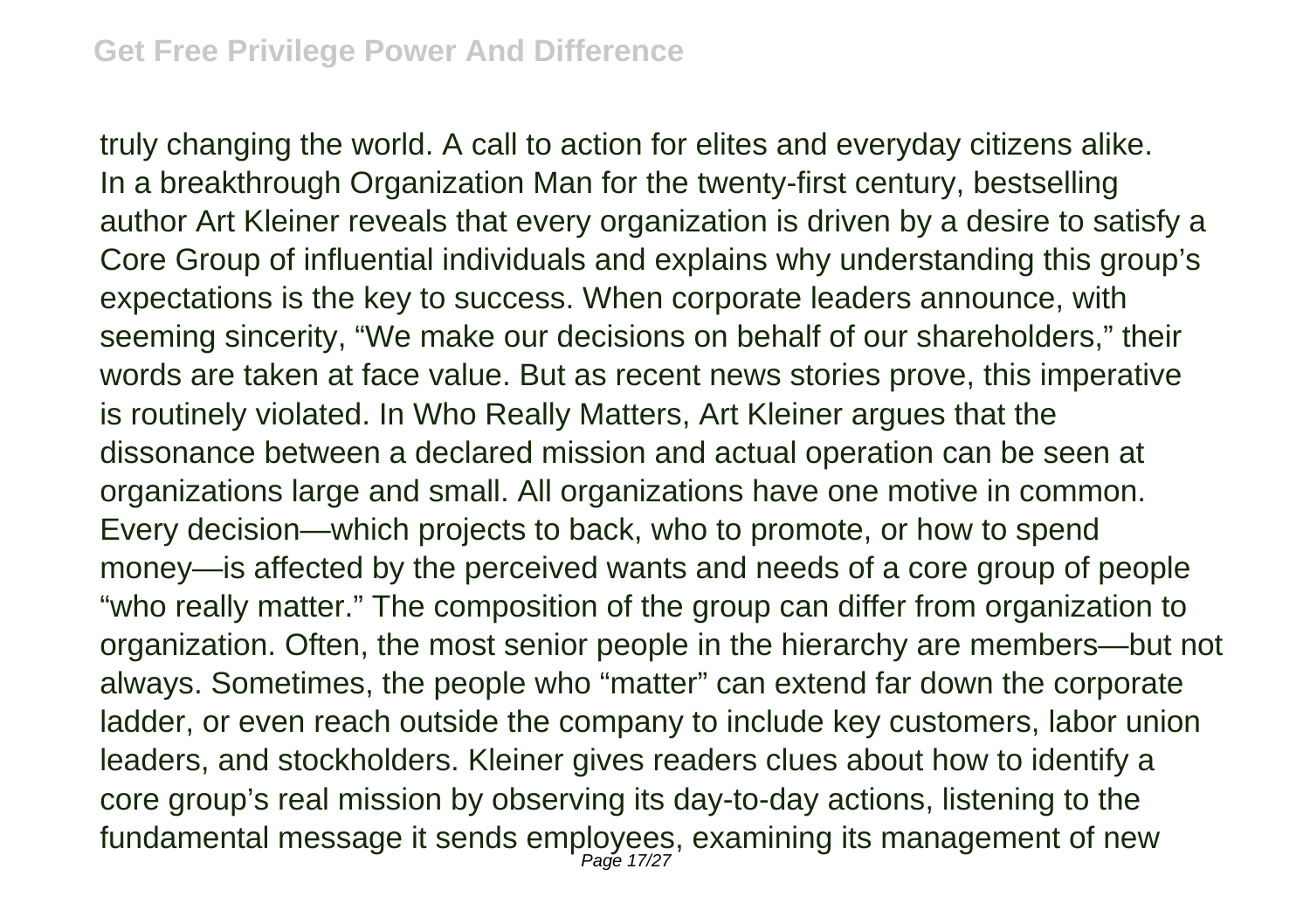members; understanding the ideas that shape its policies about management, money, and the way the world works; and avoiding the taboos governing the way it operates. Whether you're a member of the Core Group—or want to be—this deft, engaging blend of argument and observation, anecdotes and advice, is the one guide you'll need to achieve your career goals and aspirations by navigating the hidden pathways in any organization, large or small.

When people who interact do not share the same abilities, orientations, or beliefs, the results are often disastrous, leaving everyone involved feeling misunderstood, underappreciated, and resentful. Why does this happen? How can we find and focus on the strengths in our differences, rather than the weaknesses? How can we accept that our differences bring with them different ways of looking at a problem, and that these different ways of looking at things lead to unique, and sometimes conflicting, solutions to problems? In this volume, editors John D. Robinson and Larry C. James have assembled renowned leaders, scholars, and educators in order to show how these differences can facilitate, not hinder, our progress. They provide thought-provoking and insightful essays about how having different physical abilities, sexual orientations, races, and religions affects how people interact. Each chapter is written by a member of a different group and presents real-life stories about interactions within that Page 18/27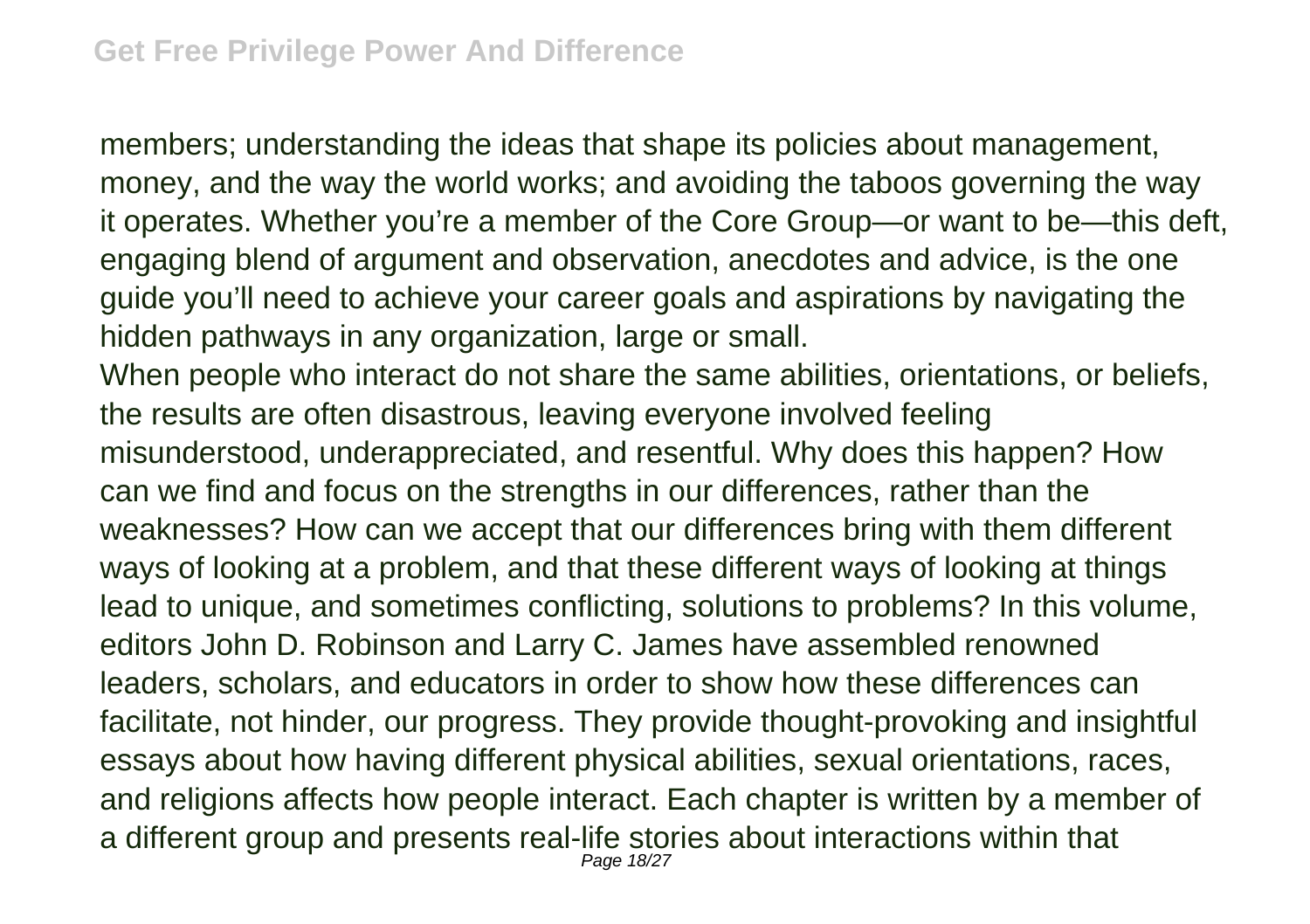group. The universality of these stories allows the reader to empathize with diverse points of view, generating material for group discussion and debate. The book's aim is to enrich interactions among different types of people by exploring how our differences can shape our perceptions of events in particular and life in general by focusing on the strengths in our diversity, rather than the conflicts brought about by it.

Despite radical changes over the last century, race remains a central organizing principle in U.S. society, a key arena of inequality, and the subject of ongoing conflict and debate. In a refreshing new introduction to the sociology of race, Recognizing Race and Ethnicity encourages students to think differently by challenging the notion that we are, or should even aspire to be, color-blind. In this text, Kathleen Fitzgerald considers how the continuing significance of race manifests in both significant and obscure ways by looking across all racial/ethnic groups within the socio-historical context of institutions and arenas, rather than discussing each group by group. Incorporating recent research and contemporary theoretical perspectives, she guides students to examine racial ideologies and identities as well as structural racism; at the same time, she covers topics like popular culture, sports, and interracial relationships that will keep students engaged. Recognizing Race and Ethnicity provides unparalled coverage of white privilege while remaining careful to not treat "white" as the norm against which all other groups are defined. Recognizing Race and Ethnicity makes it clear that, in a time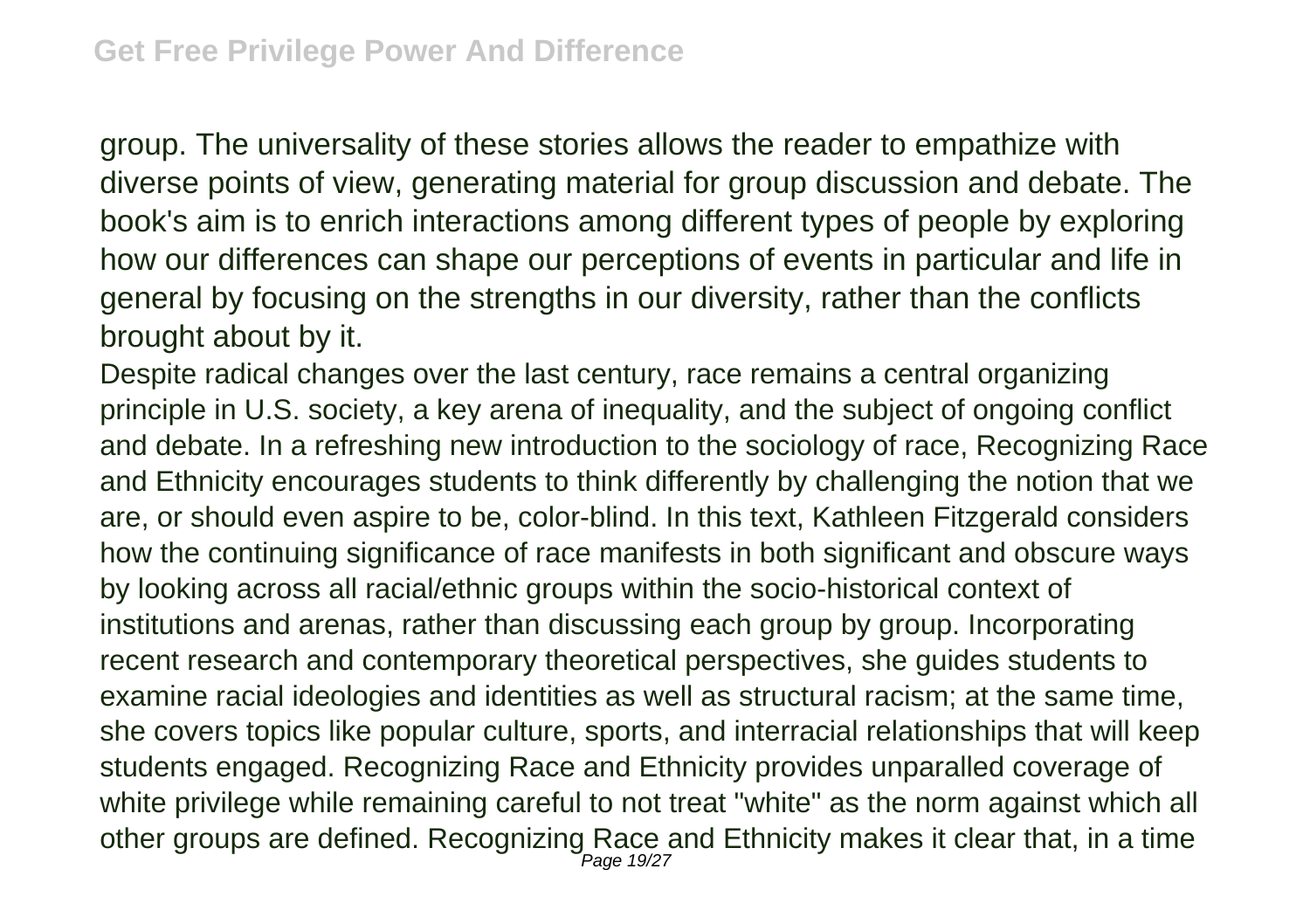when race and racism are constantly evolving in response to varied social contexts, societal demands, and political climates, we all must learn to recognize race if we are to get beyond it.

Ours to Explore investigates voluntourism's past and present, uncovering the complicated roots of the modern global phenomenon.

The Trueba family embodies strong feelings. This family saga starts at the beginning of the 20th century and continues through the assassination of Allende in 1973. White Privilege: Psychoanalytic Perspectives looks at race and the significant role it plays in society and in clinical practice. Much of the effort going into racial consciousness-raising rests on the concept of unearned "white privilege". In this book, Neil Altman looks deeply into this notion, suggesting that there are hidden assumptions in the idea of white privilege that perpetuate the very same racially prejudicial notions that are purportedly being dismantled. The book examines in depth the structure of racial categories, polarized between white and black, that are socially constructed, resting on fallacious ideas of physical or psychological differences among peoples. Altman also critically examines such related concepts as privilege, guilt, and power. It is suggested that political positions are also artificially polarized into categories of "liberal", "left" and "conservative", "right", in ways that contribute to stereotyping between people with different political leanings, foreclosing mutual respect, dialogue, and understanding. Finally, White Privilege: Psychoanalytic Perspectives explores the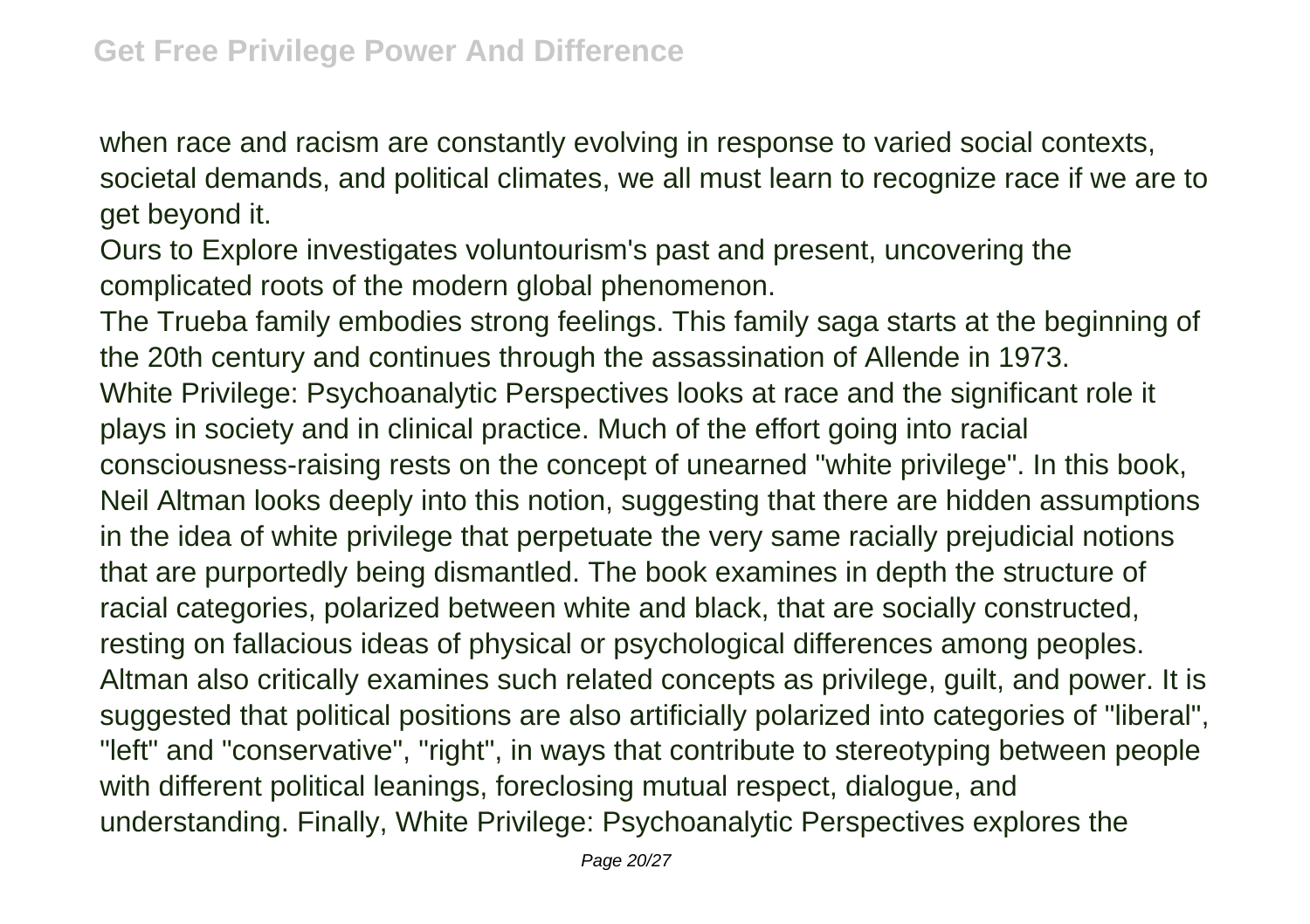implications for the theory and practice of psychoanalytic psychotherapy, discussing these ideas in detail and depth with clinical illustrations. Drawing on Altman's rich clinical experience and many years of engaging with racial and societal problems, this book offers a new agenda for understanding and offering analytic practice in contemporary society. It will appeal to clinicians, psychoanalytic therapists, and anyone with an interest in social problems and how they manifest in society and in therapy today.

The invisibility of whiteness -- Scientific endeavors to study race : race is not rooted in biology -- Race and the social construction of whiteness -- Ways of seeing power and privilege -- Socioeconomic class and white privilege -- (Not) Teaching race -- (White) Workplaces -- The race of public policy -- Looking forward.

George Orwell's celebrated novella, Animal Farm, is a biting, allegorical, political satire on totalitarianism in general and Stalinism in particular. One of the most famous works in modern English literature, it is a telling comment on Soviet Russia under Stalin's brutal dictatorship based on a cult of personality which was enforced through a reign of terror. The book tells a seemingly simple story of farm animals who rebel against their master in the hope of stopping their exploitation at the hand of humans and creating a society where animals would be equal, free and happy. Ultimately, however, the rebellion is betrayed and the farm ends up in a state as bad as it was before. The novel thus demonstrates how easily good intentions can be subverted into tyranny.Orwell has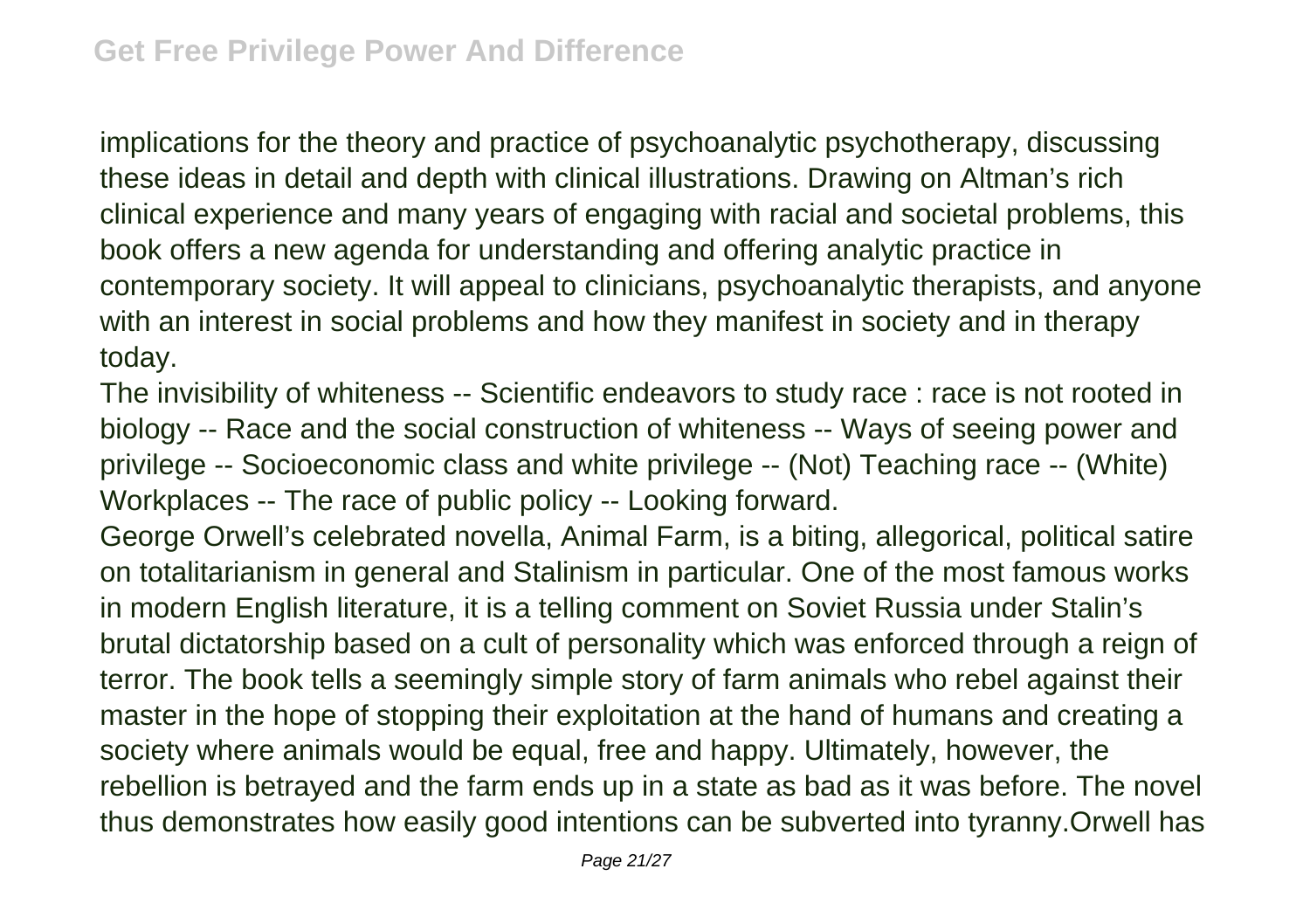himself said that it was the first book in which he had tried, with full consciousness of what he was doing, 'to fuse political purpose and artistic purpose into one whole.' The book was first published in England in 1945, and has since then remained a favourite with readers all over the world, and has consistently been included in all prestigious bestseller lists for the past many years.

Privilege Through the Looking-Glass is a collection of original essays that explore privilege and status characteristics in daily life. This collection seeks to make visible that which is often invisible. It seeks to sensitize us to things we have been taught not to see. Privilege, power, oppression, and domination operate in complex and insidious ways, impacting groups and individuals. And yet, these forces that affect our lives so deeply seem to at once operate in plain sight and lurk in the shadows, making them difficult to discern. Like water to a fish, environments are nearly impossible to perceive when we are immersed in them. This book attempts to expose our environments. With engaging and powerful writing, the contributors share their personal stories as a means of connecting the personal and the public. This volume applies an intersectional perspective to explore how race, class, gender, sexuality, education, and ableness converge, creating the basis for privilege and oppression. Privilege Through the Looking-Glass encourages readers to engage in self and social reflection, and can be used in a range of courses in sociology, social work, communication, education, gender studies, and African American studies. Each chapter includes discussion questions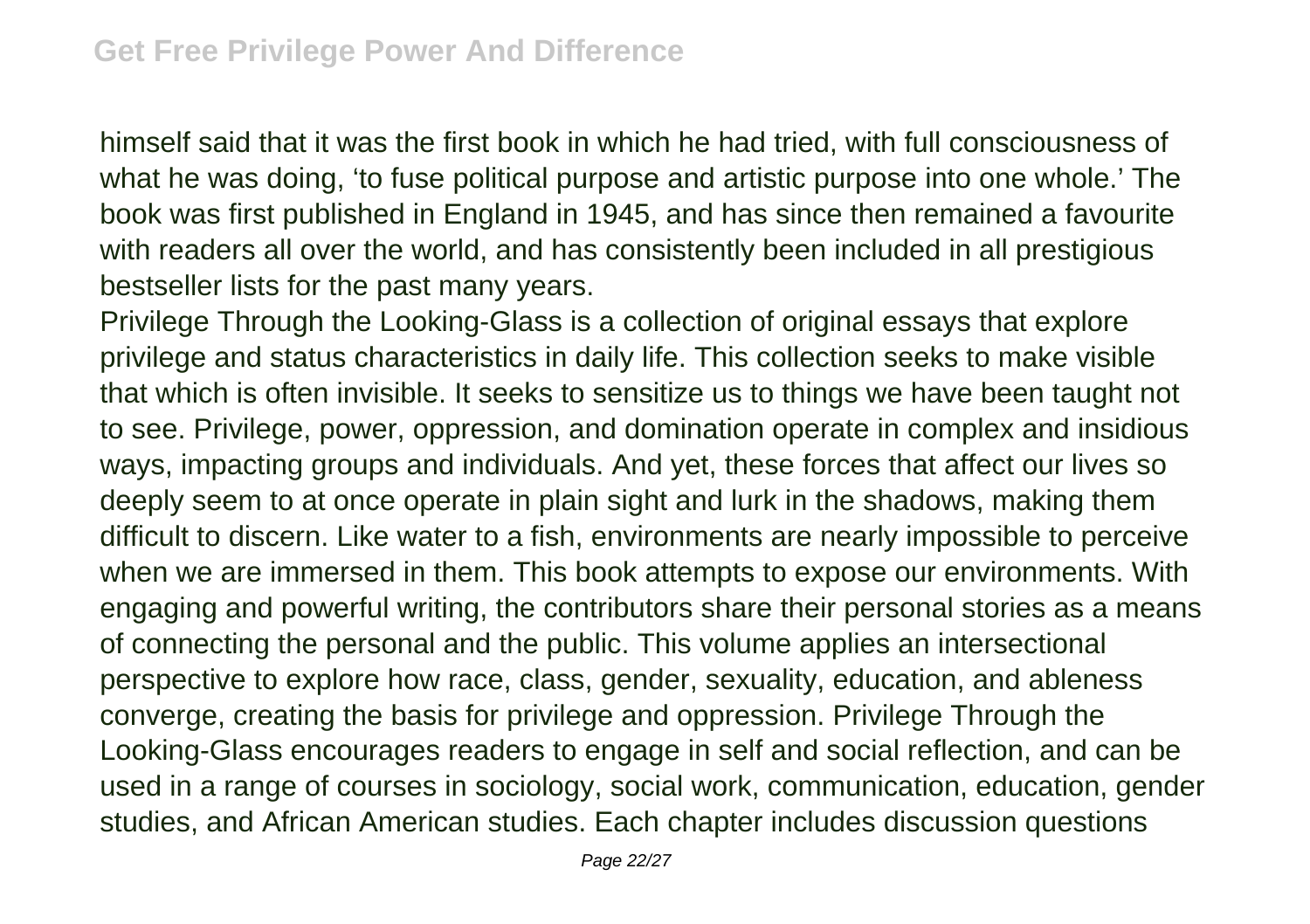and/or activities for further engagement. "Privilege Through the Looking-Glass offers a varied and profound examination of how privilege functions as the underside of power. This is a powerful and important book about inequality, identity, agency, and the challenge of addressing difference as part of a democratic ethos in a time of growing authoritarianism all over the world. Every educator should read this book." – Henry A. Giroux, Professor, McMaster University "A courageous volume that blends theory, personal experiences, and reflections on contemporary debates over identity. This is a book that is more about the politics of identity than identity politics. It is a powerful testament to the urgency of understanding privilege and deserves to be read widely." – Peter McLaren, Distinguished Professor, Chapman University "Privilege Through the Looking-Glass unmasks the casual 'isms' that suppress the best aspects of our humanity, by assembling a powerful and honest collection of parables. Poignant and unflinching, the contributors eschew to the cloak of objectivism to give the hard truth about privilege as a social ill, and the collective responsibility of the conscious community to confront all forms of oppression... this book has lessons for anyone with the spirit to explore better ways to be themselves and relate to others." – Ivory A. Toldson, Professor, Howard University, and Editor-in-Chief for The Journal of Negro Education Patricia Leavy, Ph.D., is an award-winning independent sociologist and bestselling author.

For every group that is oppressed, another group is privileged. In Undoing Privilege,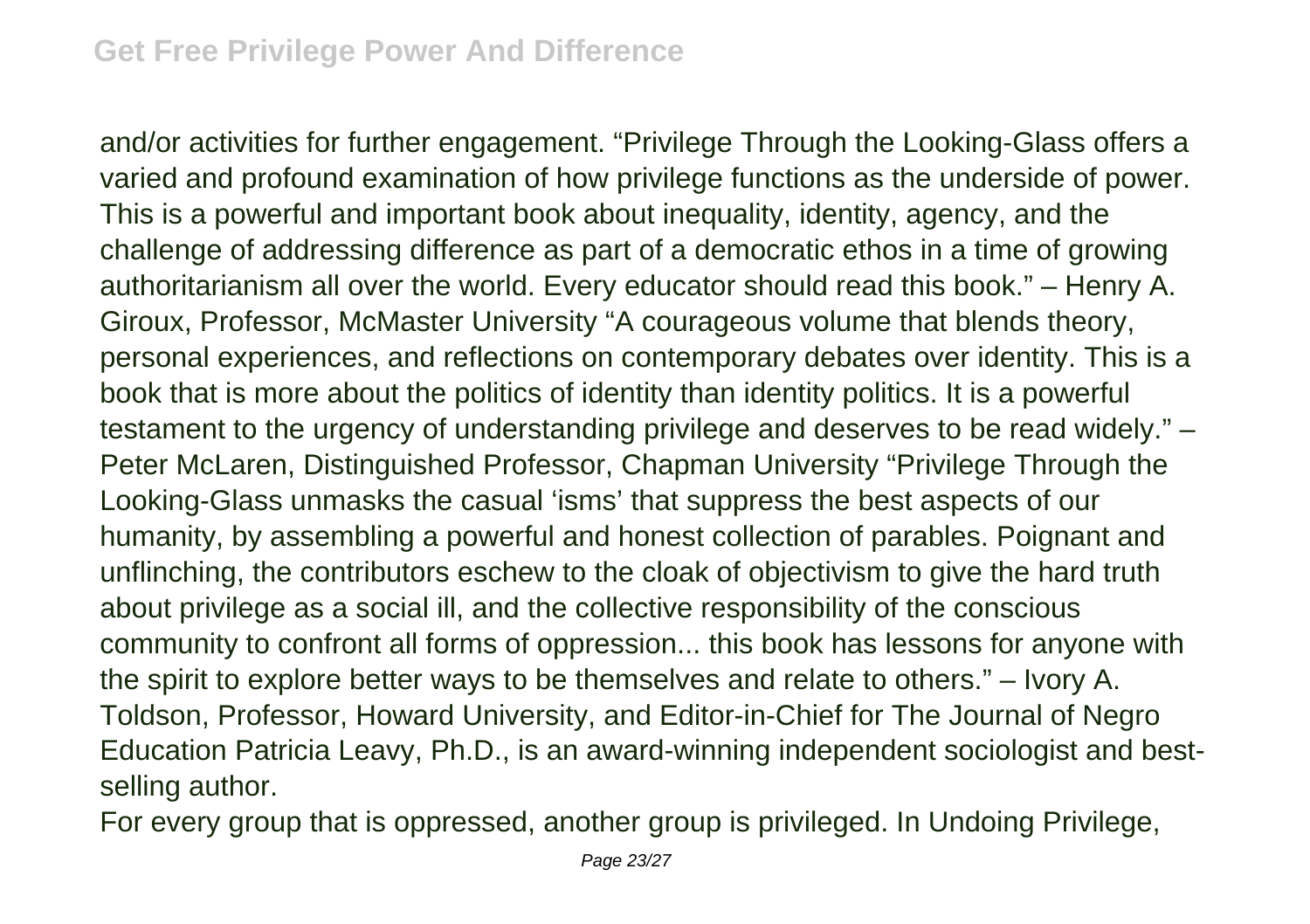Bob Pease argues that privilege, as the other side of oppression, has received insufficient attention in both critical theories and in the practices of social change. As a result, dominant groups have been allowed to reinforce their dominance. Undoing Privilege explores the main sites of privilege, from Western dominance, class elitism, and white and patriarchal privilege to the less-examined sites of heterosexual and ablebodied privilege. Pease points out that while the vast majority of people may be oppressed on one level, many are also privileged on another. He also demonstrates how members of privileged groups can engage critically with their own dominant position, and explores the potential and limitations of them becoming allies against oppression and their own unearned privilege. This is an essential book for all who are concerned about developing theories and practices for a socially just world. Winner, 2019 William J. Goode Book Award, given by the Family Section of the American Sociological Association Finalist, 2019 C. Wright Mills Award, given by the Society for the Study of Social Problems Riveting stories of how affluent, white children learn about race American kids are living in a world of ongoing public debates about race, daily displays of racial injustice, and for some, an increased awareness surrounding diversity and inclusion. In this heated context, sociologist Margaret A. Hagerman zeroes in on affluent, white kids to observe how they make sense of privilege, unequal educational opportunities, and police violence. In fascinating detail, Hagerman considers the role that they and their families play in the reproduction of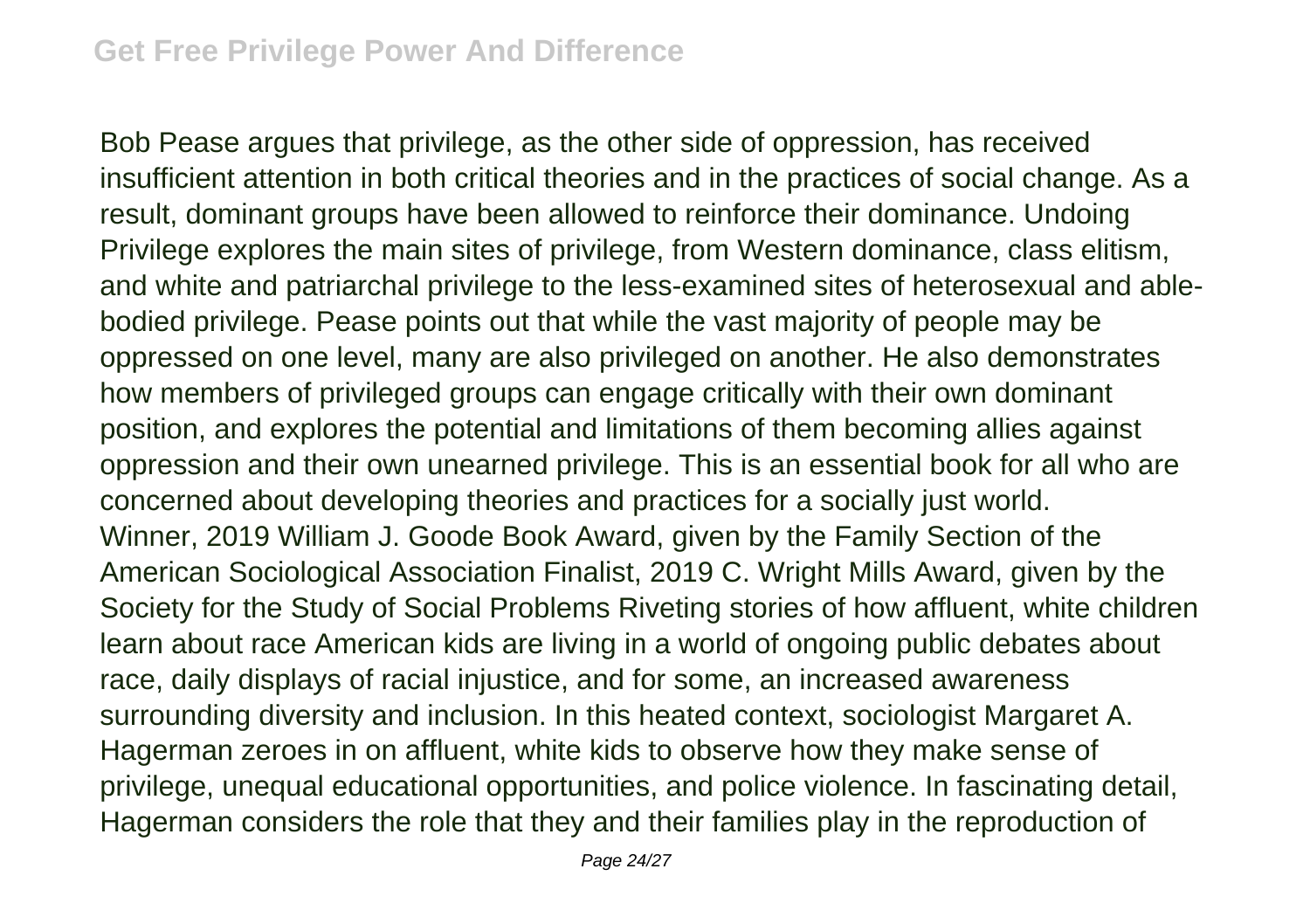racism and racial inequality in America. White Kids, based on two years of research involving in-depth interviews with white kids and their families, is a clear-eyed and sometimes shocking account of how white kids learn about race. In doing so, this book explores questions such as, "How do white kids learn about race when they grow up in families that do not talk openly about race or acknowledge its impact?" and "What about children growing up in families with parents who consider themselves to be 'antiracist'?" Featuring the actual voices of young, affluent white kids and what they think about race, racism, inequality, and privilege, White Kids illuminates how white racial socialization is much more dynamic, complex, and varied than previously recognized. It is a process that stretches beyond white parents' explicit conversations with their white children and includes not only the choices parents make about neighborhoods, schools, peer groups, extracurricular activities, and media, but also the choices made by the kids themselves. By interviewing kids who are growing up in different racial contexts—from racially segregated to meaningfully integrated and from politically progressive to conservative—this important book documents key differences in the outcomes of white racial socialization across families. And by observing families in their everyday lives, this book explores the extent to which white families, even those with anti-racist intentions, reproduce and reinforce the forms of inequality they say they reject. Privilege is about more than being white, wealthy, and male, as Michael Kimmel, Abby Ferber, and a range of contributors make clear in this timely anthology. In an era when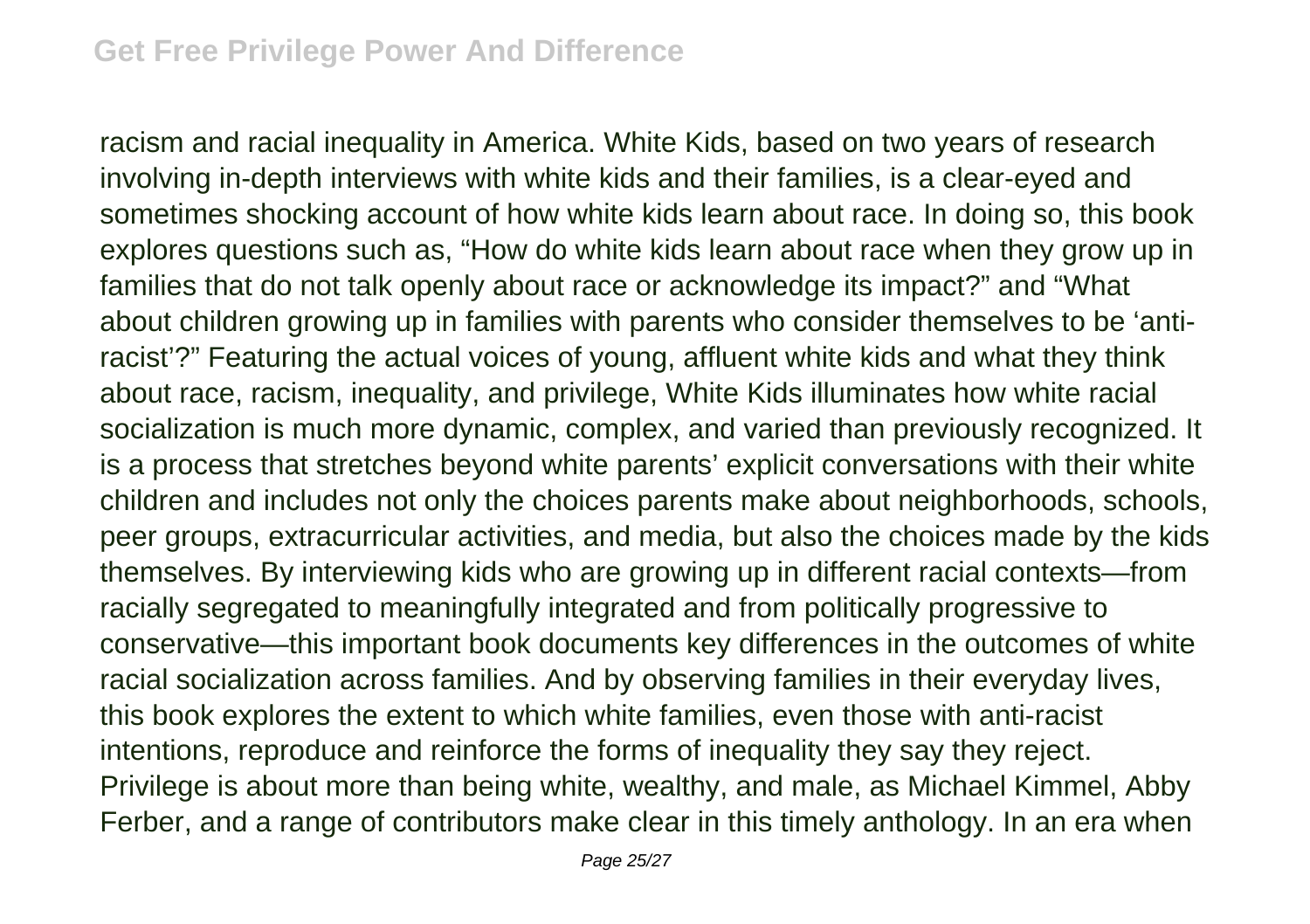'diversity' is too often shorthand for 'of color' and/or 'female' the personal and analytical essays in this collection explore the multifaceted nature of social location and consider how gender, class, race, sexual orientation, (dis)ability, and religion interact to create nuanced layers of privilege and oppression. The individual essays (taken together) guide students to a deep understanding of the dynamics of diversity and stratification, advantage, and power. The fourth edition features thirteen new essays that help students understand the intersectional nature of privilege and oppression and has new introductory essays to contextualize the readings. These enhancements, plus the updated pedagogical features of discussion questions and activities at the end of each section, encourage students to examine their own beliefs, practices, and social location. This brief book is a groundbreaking tool for students and non-students alike to examine systems of privilege and difference in our society. Written in an accessible, conversational style, Johnson links theory with engaging examples in ways that enable readers to see the underlying nature and consequences of privilege and their connection to it.

These essays include writings from Cornel West, Michael Omi, Audre Lorde, Gloria Anzaldua and Michelle Fine. The essays address the multiplicity and scope of oppressions ranging from ableism to racism and other less-well known social aberrations.

Flipping John Howard Griffin's classic Black Like Me, and extending Noel Ignatiev's